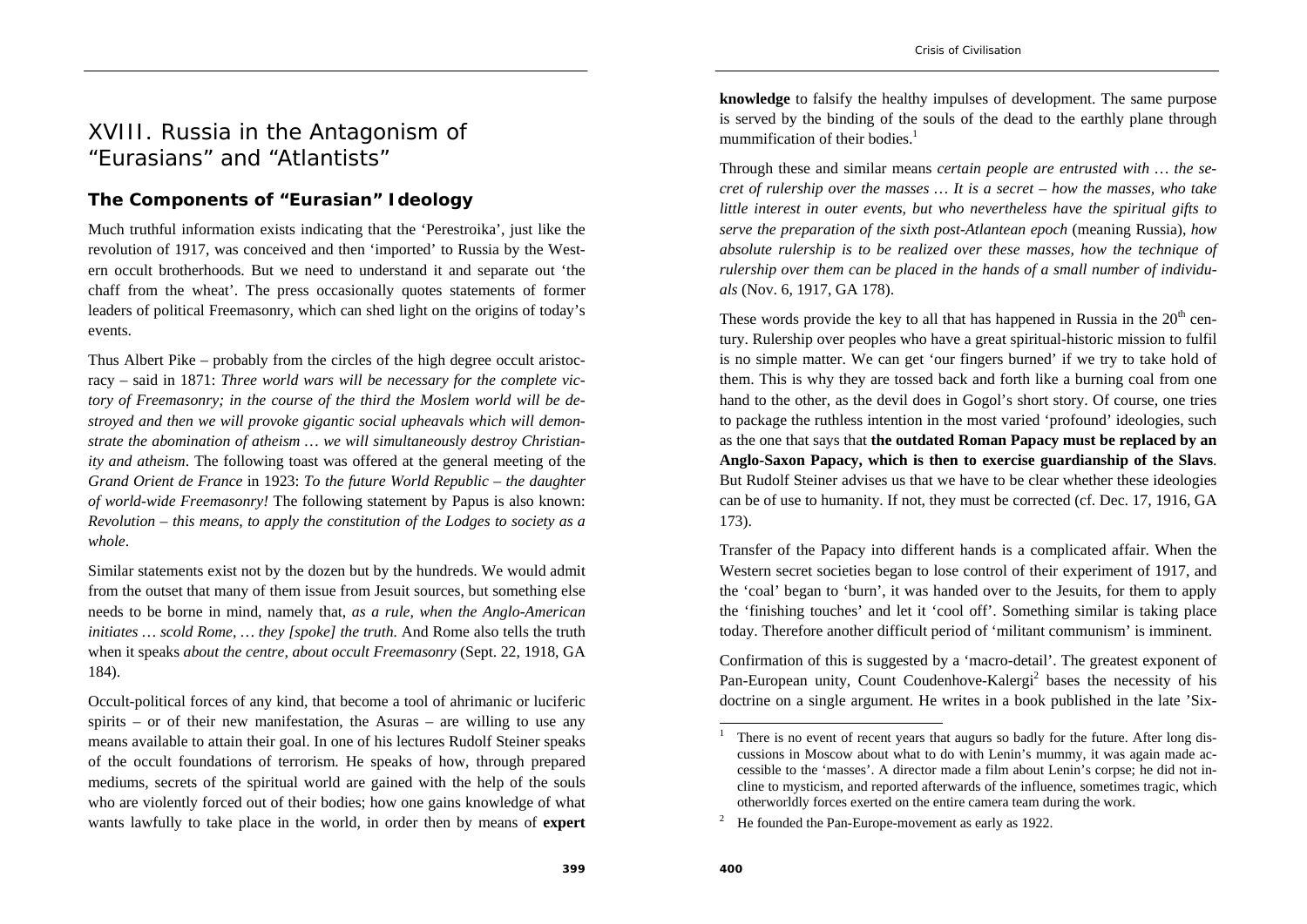ties: *The alternative for Europe is: a Europe of free people in a union of free states – or a communist Eurasia* (emphasis by the present author) *without freedom*.<sup>3</sup> It is also symptomatological that he regards the Soviet Union as a *Church State* ruled by *communist cardinals*.

We now know that this is not a metaphor, but a statement of fact. But in addition to the *Red Papacy* there have always been the *influential agents* of the Western brotherhoods. Kalergi was aware of this. When studying his books one should always bear in mind that behind the cover of a popular ideology he is hiding concrete statements about the plans of the secret societies, to which he undoubtedly had access. Thus he writes: *In history anything is possible. Even the fall of communism. But even after the fall of communism in Russia nothing would be more improbable than the triumph of freedom. The successor of communism would probably be a military dictatorship (emphasis by the pre*sent author), *which would be just as dangerous for Europe as communist world revolution.*<sup>4</sup>

Two elements in this 'prophecy' of Kalergi (the prognoses of contemporary astrologers are feeble in comparison) have already been realized. Realization of the third is imminent. But let us now turn our attention to something else. We must conclude that the unification of Europe under US tutelage (as preached by Kalergi) is in urgent need of a threat from the East. And the 'Atlantist' Kalergi called it *Eurasian* long ago. Thus he wrote in *Der Tag*, 20 years before the above-mentioned articles: On *Europe's Eastern horizon there looms a dark thundercloud: the shadow of a Eurasian world Imperium stretching from Lisbon to Vladivostok under the hegemony of the Soviet Union: the end of European freedom.*5 And today we witness the *improbable* come true – the threat from the East no longer exists, and Europe's 'obedience' instantly vanishes. Does this not mean that the *shadow* will be restored in a maybe somewhat reduced, curtailed form? In this way important symptoms can be recognized long before they manifest concretely in outer life.

The Eurasian ideology, as it is formulated today by the 'New Right' in Eastern and Western Europe, consists of three elements: the Islamic, the Slavic (mainly Russian) and the Romanic. China and Japan are spoken of as very desirable future partners in the alliance, but this will only come about in the future. Their mention is unfounded at present, since the Eurasian ideology has so far not struck deep roots there.

As to Germany, it is acknowledged on the one hand that it was the first country to *have waged war* on the 'Atlantists', but on the other hand one is always trying to get it to 'play second fiddle'. All too long now have the Soviet 'Eurasians', together with the 'Atlantists', made a fiend incarnate out of Germany – not only for adults but also for children. It is difficult now to alter the psychology of the masses. Even so prominent an ideologue of 'Eurasianism' as A. Prokhanov, in criticism of the 'Perestroika', frightened people a year ago with the *menace* of the German military-industrial giant looming over the world.<sup>6</sup>

Even in their relationship to Russia the 'Eurasians' are not of one mind. Alain de Benoist believes that *particularly in Russia the foundations of a new political ideology, the ideology of the 21st century, have to be created*.7 Others regard the 'Russian factor' as no more than an – albeit important – element of Western European, Romanic-Eurasian politics. Geidar Dshemal, for example, political advisor of the president of the 'Islamic Party of Resurrection' in the former Central Asiatic republics of the USSR, shares this opinion. The European right, he states, have immense experience in the study of Russia, reaching back to Joseph de Maistre. They have a *carefully worked-out theory of Russia.* Russia on the other hand does not have a *working theory of Europe.*<sup>8</sup>

To Dshemal's last assertion one would wish to respond: That depends entirely! Maybe this theory does not only exist in the new ideology of 'Eurasianism', because it would have to be **romanocentric**, as openly postulated by Jean Tiriar. As to the *Red Papacy*, it does possess such a theory and it has, too, the 'immense experience in the study' of Europe and America.

The opinion of the Eurasians concerning religion diverge even further. Suffice it to say that Baron Julius Evola, recognized by them as an *unconditional authority*, was firmly opposed to Christianity, and another 'authority' – René

<sup>3</sup> Richard Count Coudenhove-Kalergi, *World Power Europe*, Stuttgart, 1971, p. 56.

Ibid., p. 57.

<sup>5</sup> Ibid., p. 9.

<sup>6</sup> This could be heard in 1996-'97, with the formerly harsh tone of Soviet times, in the ideology of the 'Polarians'.

<sup>7</sup>*Den'*, No. 17, 1992.

<sup>8</sup> Ibid., No. 38, 1992.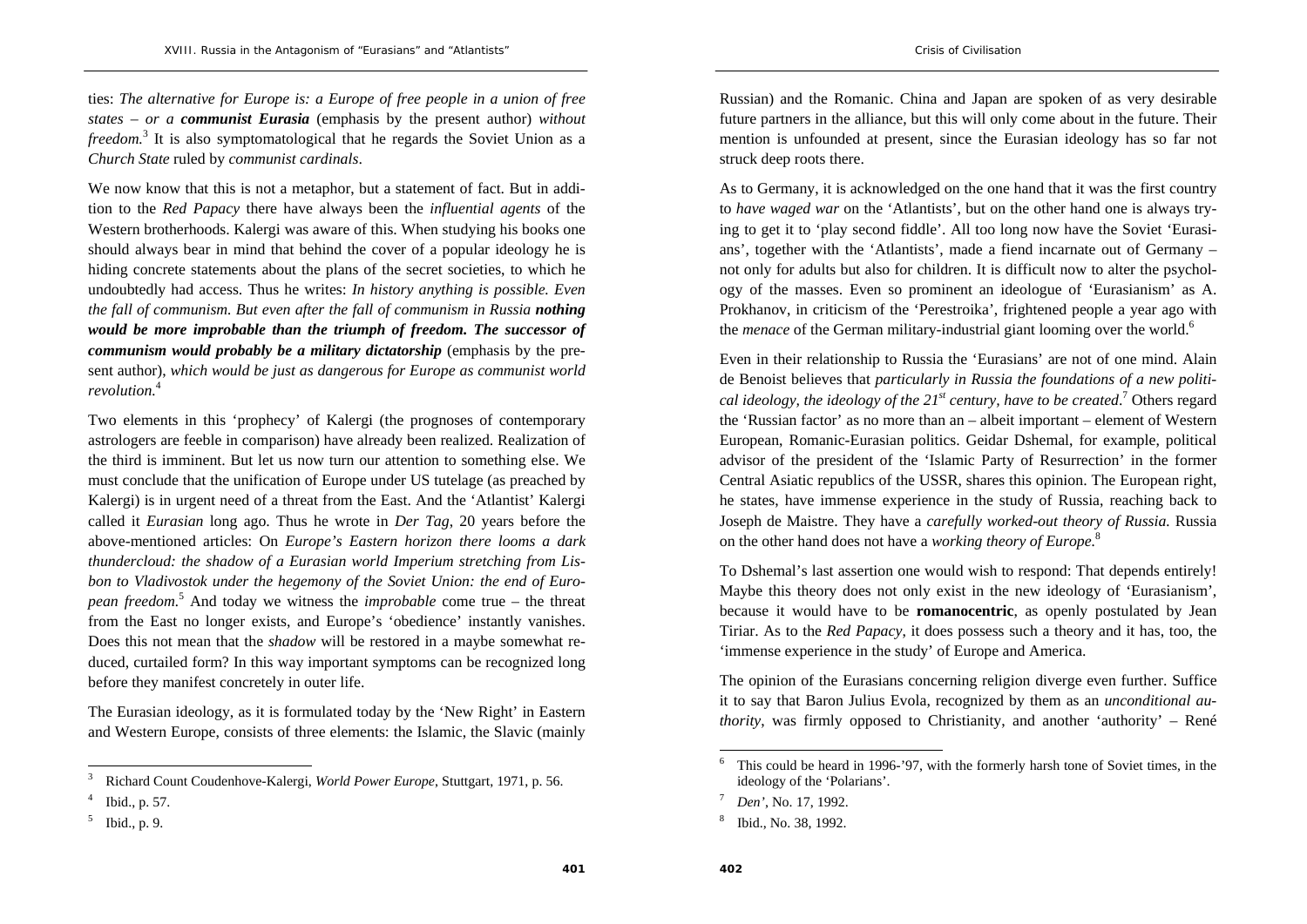Guénon – converted from Christianity to Islam. The Russian 'Eurasians' try somehow to circumvent a 'cliff' of this kind. A. Dugin presents Guénon as a thinker who *showed the way in Kali Yuga,* and as we are living at the end of Kali Yuga (it has not yet ended for 'Eurasians'), … *which corresponds exactly to the Christian teaching of the coming of the Saviour immediately before the end of the world*, Guénon was unconsciously a Christian. To accept his ideology is not in contradiction with the view of *Christ, the Sun of the world, our true God – the God of Russia*.<sup>9</sup> Moreover, Dugin makes every conceivable effort to find common elements in Christianity and Islam. In the Islamic *Hadjas*, he states, it is written that at the end of times *Mahdi* will appears and at the same time Christ will descend to earth, which corresponds to the Christian understanding of the Second Coming (meaning, of course, the physical reappearance; note by the present author). *In the battle of Mahdi* (with the Anti-Christ) *Christ has to destroy the Anti-Christ, Dardjal.*<sup>10</sup>

All this seems very dubious, but it clearly shows the scale of the game that is again being played. It is no longer the 'historical materialism', or the materialism of science in the spirit of Büchner. Traditional conceptions have to be stretched so far that hardly anything of them is left. We discover for instance that we cannot consider the *new cults of Eurasia* if we *ignore the unified complex of shamanism*, and that Christianity owes its success to the correspondence of the Gospel story with the *mystery rudiments of shamanic imaginations*!  $Etc.<sup>11</sup>$ 

It is interesting to observe that the 'breadth' of Eurasian views on religion **harmonizes** with the 'Ecumenism' of the 'Atlantists'. But both are confronted by the *Red Papacy*, which leads them to a kind of impossible synthesis, and in these new conditions subjugates the Eastern Church, politicizes it and drives it into opposition to Catholicism in a spirit of the most extreme religious intolerance. This is not surprising, since religion is making all these world-forces into its instrument in the occult-political battle. For its part, the system of belief of the 'New Right' inclines on the whole to a neo-paganism with an entirely fantastic 'Ecumenism', a mass hysteria of a new type into which they introduce the elements already known to us.

By this we mean not only a repetition of the ideological myths of National Socialism but also, peculiar as this may sound, what can only be drawn out of spiritual science. Thus it is easy to guess that the ideologues of the 'New Right' also study Rudolf Steiner, but of course in their own way. This is by no means improbable, because every side in the occult-political battle is seeking for real forces, not for abstract ones. This is why Christianity, and even esoteric Christianity, are flirted with as well. The following example makes this clear:

> *We were born in the cruel East … We march beneath the banner of Zoroaster … Gautama gave us the gift of alabaster … Wise Mani gave us Fayence … We are the great sons of Genghis Khan … Hold in remembrance the sunken island … But Destiny now lies in the East* … <sup>12</sup> <sup>13</sup>

According to this Destiny it is the lot of the Moslems today: *all must follow the laws of the Sharia and submit to the laws of the Sharia courts*; the European peoples are destined to *return to the central role of the Church within the state*.<sup>14</sup> And then – the 'Eurasians' no doubt say among themselves – we will see what happens.

The ideology of the 'Eurasians' is characterized by a methodological profundity that at times borders on the comical. Dugin for example sees in Khrushchev's seizure of power the victory of the *subjective-Kantian line* over the hitherto prevalent *totalitarian-Hegelian* line.<sup>15</sup> The gnoseological roots of 'Eurasianism' he sums up in the words: *Non-being is primary to Being in every respect.* G. Dshemal adds: *Negation is the most fundamental of all realities.*<sup>16</sup>

<sup>9</sup> Ibid., No. 28, 1992.

<sup>10</sup> Ibid., No. 26, 1992.

<sup>&</sup>lt;sup>11</sup> Ibid., No. 38, 1992.

<sup>12</sup> Magazine *Giperboreya* (*Hyperborea*), Vilnius, 1991 (Publisher Fravarti), p. 41.

 $13$  Now we return again to the theme of the All-Operator. If one follows its logic of the compromise with fear, then one has to renounce not only historical symptomatology, but also the spiritual-scientific teaching of the evolution of the world. Already today it is 'reactionary' to be a Christian. But if one speaks in Western Europe of the rootraces, of Lemuria, of Atlantis, one can almost expect to be put in prison for it.

<sup>14</sup> Magazine *Miliy Angel* (*Precious Angel*), Moscow, 1991 (Publisher Arktogeya), p. 2.

<sup>15</sup> *Den'*, No. 10, 1992.

<sup>16</sup> *Miliy Angel*, p. 24.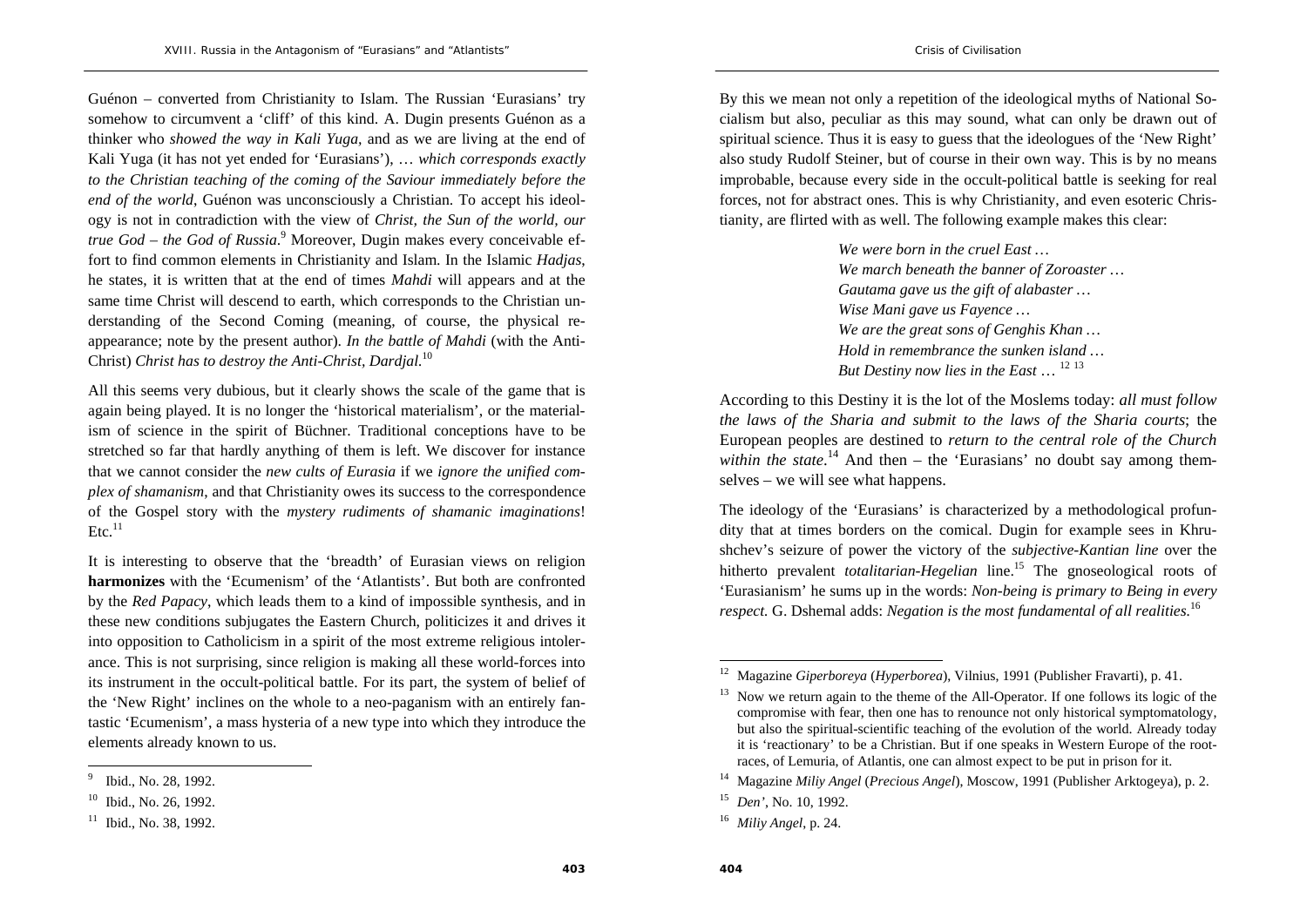It must be said that the comedy of this ideology is entirely lacking in a sense of humour. As soon as we investigate it more closely it sounds ominous, because it is concerned, not with gnoseology, but with the restoration of some kind of dark death-mysteries. It began to influence the life of society in the whole country already during Brezhnev's time. The esoteric background reminds one strongly of the black magical mysteries of Taotl in Ancient Mexico. Our final chapter will address this aspect in more detail. We will now continue to discuss the ideological 'packaging' of the new, alternative ideology of the 'Red Papacy'. In this connection we would cry out: Poor Hegel! The Marxists turned him upside down for one and a half centuries, and now the 'Eurasians' turn him over from one side to another. It is very important though, to all concerned, that no-one should – heaven forbid! – stand Hegel on his feet. This would on no account be tolerated, for 'Eurasians', 'Atlantists' and 'Communists' operate with occultism in utter seriousness. This is also the reason why we anthroposophists, who have the audacity to engage in occultism without being 'integrated' into one of these systems of strict subordination and discipline, are so much a thorn in their flesh.

The 'Eurasians' declare: *… if religion is not constantly corrected inwardly through pure esotericism, its central object changes into an idol, a fetish.*<sup>17</sup> But, that is – one or the other anthroposophist will say – what we maintain! Then to this they reply: So much the worse for you! – Why? – For the simple reason that the 'esotericism' that is to 'correct' religion, we understand to be esoteric Christianity, the revelations of the hierarchies and of Christ Himself, brought into the world by the great Christian initiates. But those of the 'Right' and 'Left' mean the dark, atavistic 'esotericism' of the secret societies, Orders and Lodges.

Because we know of this, we will not fall for any illusions when we read about the 'sorrow' of the 'Eurasians', that orthodox authors criticize the *doctrines of initiation*, that they reject the idea of the **unity of the higher I with God**.<sup>18</sup> We have indeed entered a new world, where a **broad web of lies is cast over literally all spiritual conceptions of mankind**, so that in future not a single 'little fish' may swim in freedom. By the 'New Right' this web is camouflaged behind faithfulness to traditions, to the spiritual values of the past; in Germany

they even ascribe to themselves the ideas of the 'conservative revolution'. They advocate a *restoration of the world of tradition* and understand by this the *whole of the body of knowledge whose source is divine and not human*. This knowledge is attained on a path of initiation, which represents the *return of the intellect to the eternal origin* by way of realization of the *Adamic condition*, which corresponds to the *Lesser Mysteries* of the ancients, or the *alchemical Work in White (Albedo);* then follows the *ascent beyond oneself,* to God. This corresponds to the *Greater Mysteries*, or the *alchemical Work in Red (Rubedo)*.19 In order to accelerate the ascent, practice of the Hatha-Yoga breathing-exercises is recommended (and this in politology!).

Rudolf Steiner often spoke of how deeply Christianity suffered when it destroyed the connection to the mysteries of antiquity, because it was unable to renew them through the impulse of the Mystery of Golgatha. The 'Eurasians', so it would appear, intend to correct this mistake (!), but do so in an entirely unacceptable way. Their flirtation with Anthroposophy has a narrowly limited and goal-oriented character: They want to make use of its teachings in a fragmentary way, bring it into connection with the atavistic occultism of the Orders and Lodges, and exclude entirely any possibility whatever of understanding the working of Christ and the Mystery of Golgatha.

Through placing the ideals of initiation at the centre, the ideologues of the said 'Eurasian civilization' draw from them the strength for their social radicalism, which publicly they call 'reactionary'. The average human being of today, they claim, is a victim of 'counter-initiation' and a tool of *world-wide subversion,*  recruited on *a refined level* and placed *on the side of hell*. Over against such a human being there stands the *differentiated* or *disconnected* (Evola's terminology) person – the 'absolute counter-revolutionary'. *He declares absolute war on this world in all aspects. He has nothing more to defend and nothing that he could regret; there is nothing left for him to love, and nothing that mobilizes his sense of duty*,<sup>20</sup> etc. In other words: Here we have a human being of the luciferic abysses standing over against the man of materialistic, ahrimanic civilization. But the 'Eurasians' insist that such a *counter-revolutionary* is the work of *the Lord himself*. But what kind of *Lord* is this? It is the God of the *occult war* 

 $17$  Ibid.

<sup>18</sup> Ibid., p. 64.

<sup>19</sup> Ibid., p. 65.

<sup>20</sup> Ibid., p. 79-80.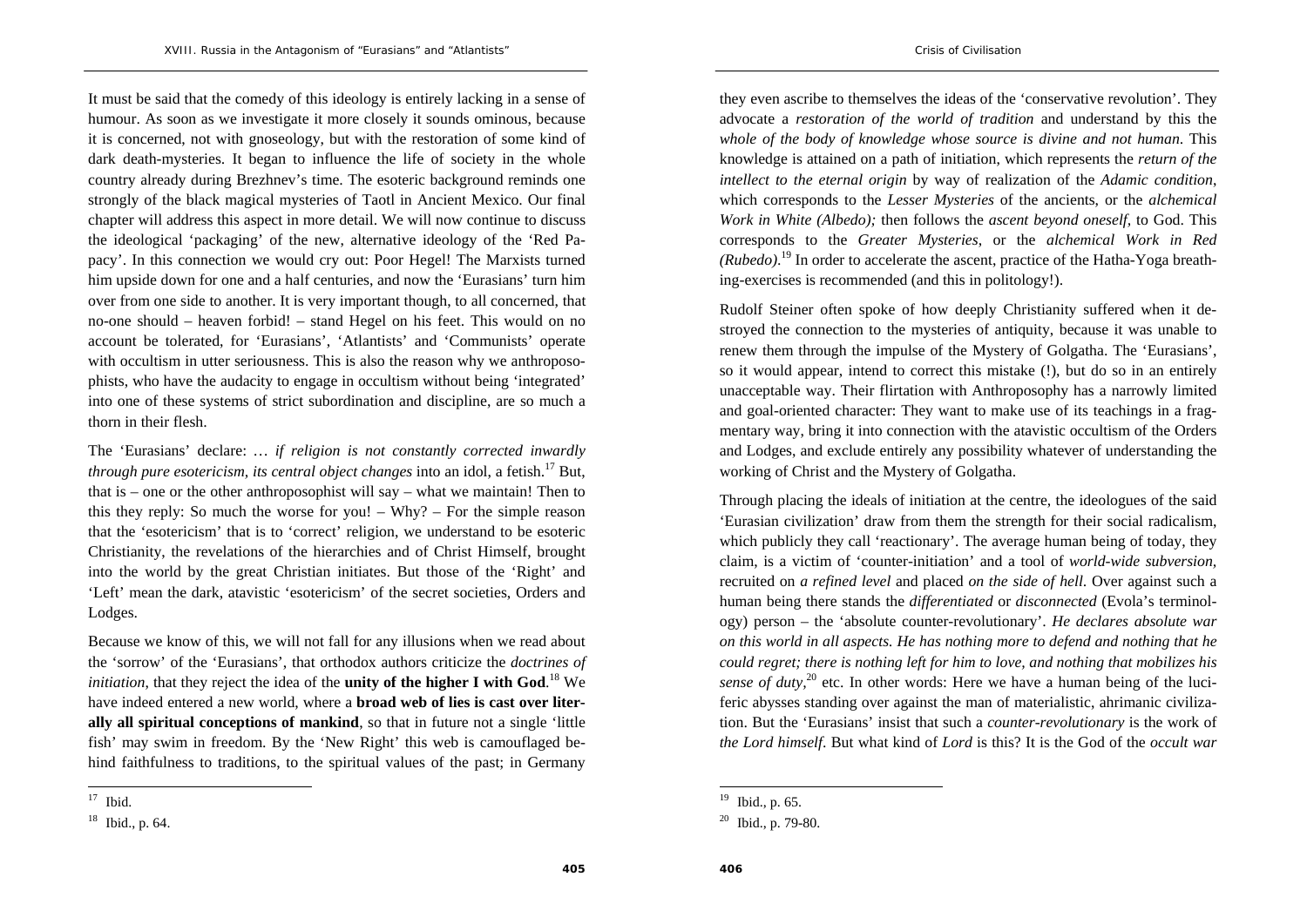*of the Signori* in the cause of *tradition* in that world in which the *exiled children of the Diaspora* and the *children of the widow* hold everything in their hands.

The goal of the *counter-revolution of the Signori* is: *victory, power, initiation.* Whoever is able to endure in the struggle against today's world up until the apocalyptic *secret of lawlessness*, he can bridle the *tiger* of modern *dissolution* (the concept originates in initiation-science). $^{21}$ 

*The world of tradition – is the subordination of the social to the spiritual, and this spiritual element appears in the form of the 'immanent transcendental', i.e. the Divine King, the Hero, the Imperator. Lower down there follows the caste of priests, then that of the warriors, the craftsmen, and finally that of the slaves. The economy is subordinated to imperial ethics*. The ultimate goal of all such traditional societies is the realization according to initiation, which bestows immortality and raises man to the rank of the *heavenly beings, the angels, the gods*.<sup>22</sup>

This implies a **direct restoration of the social structure of the Old Egyptian cultural epoch**, a fact which is proclaimed openly. And when one reads this it is hard to believe one's eyes. But one is compelled to believe, because behind the new ideology there stands a continuously growing movement which finds widespread support in many, if not all countries of Western Europe. According to its inner nature this movement is a direct expression of occult Latinism in its opposition to the Anglo-Saxon world. Jesuitism is shifting to out-and-out opposition to the secret societies of the Anglo-Saxon world, because the latter have now begun, after the war of positions (the cold war) in which they were slowly but surely moving towards defeat, to launch a broad open attack.

# **"National-Bolshevism" and straightforward Bolshevism**

Today it is said that the situation in Russia is reminiscent of that in 1917. It reminds us not only of that year, but also of the situation in Germany in the late '20's and early '30's. As then, we are seeing the complete collapse of the state, of industry, of financial systems and institutions of power; this leads to inflation, unemployment, and to the spread of civil wars on an ever widening scale. Anything the 'democrats' intend to do in this situation will only deepen the crisis. And now a group is emerging that offers a radical programme to save the nation, but on a National-Bolshevik basis.

It was already mentioned that, if the Bolsheviks had not won in Russia in 1917, they would probably have come to power in Germany, while Russia might have been overtaken by Fascism. Today we have reached a point where the Bolsheviks have again had to suffer defeat, but as it were from a historical point of view. They have arrived at absolute nothingness and yet, absurd as it may seem, they are actually attempting to play the card of Russian *Fascism*. If we recall K. S. Mereshkovsky we will realize that his ideas are living, that, quite really and practically, ever new ways are sought to destroy the greater part of humanity, in order then to pursue social Darwinism, artificial selection for the creation of the humanity of the future. If it were possible to set the Anglo-Saxon and Eurasian worlds against each other, there would be very little remaining on the earth after the conflict. If this proves impossible, the experiment can be altered and National-Bolshevism can be given a different direction. For example, a world-coalition against it could be created. This would lead to the unconditional capitulation of Russia, the unhindered partition of its territory, and an irredeemable debt towards humanity. Thus the politologist S. Y. Kurginian, in his criticism – from a Right position –, of the 'New Right', judges correctly: *Then* (in the event of their seizure of power) *there would follow the rescue of the world from the 'Fascists', outside intervention, internal uprisings in the country, followed by de-Nazification in the German manner, and the partition of the country.*<sup>23</sup>

Through engaging in discussions of this kind we are, of course, very far from taking seriously the ideological exercises of the post-Soviet 'new Right', the 'Hyperboreans'. It would be more true to say that here we have to do with a curiosity of history, which consists in the fact that seemingly every revolution – whether of the Sansculotte, proletarian, or conservative variety  $-$  of necessity brings forth its own 'Bukharin' (or at least a 'mini-Bukharin') – a 'demonic theoretician', a thanatophile and advocate of the 'evil good' – who calls upon mankind to dice with death, but who clings with every fibre of his being to his own marvellous existence, whose guiding star is the faint hope of being found

 $21$  Ibid.

 $22$  Ibid., p. 67-69.

<sup>23</sup> Magazine *Moskva*, No. 11-12, 1992, p. 153.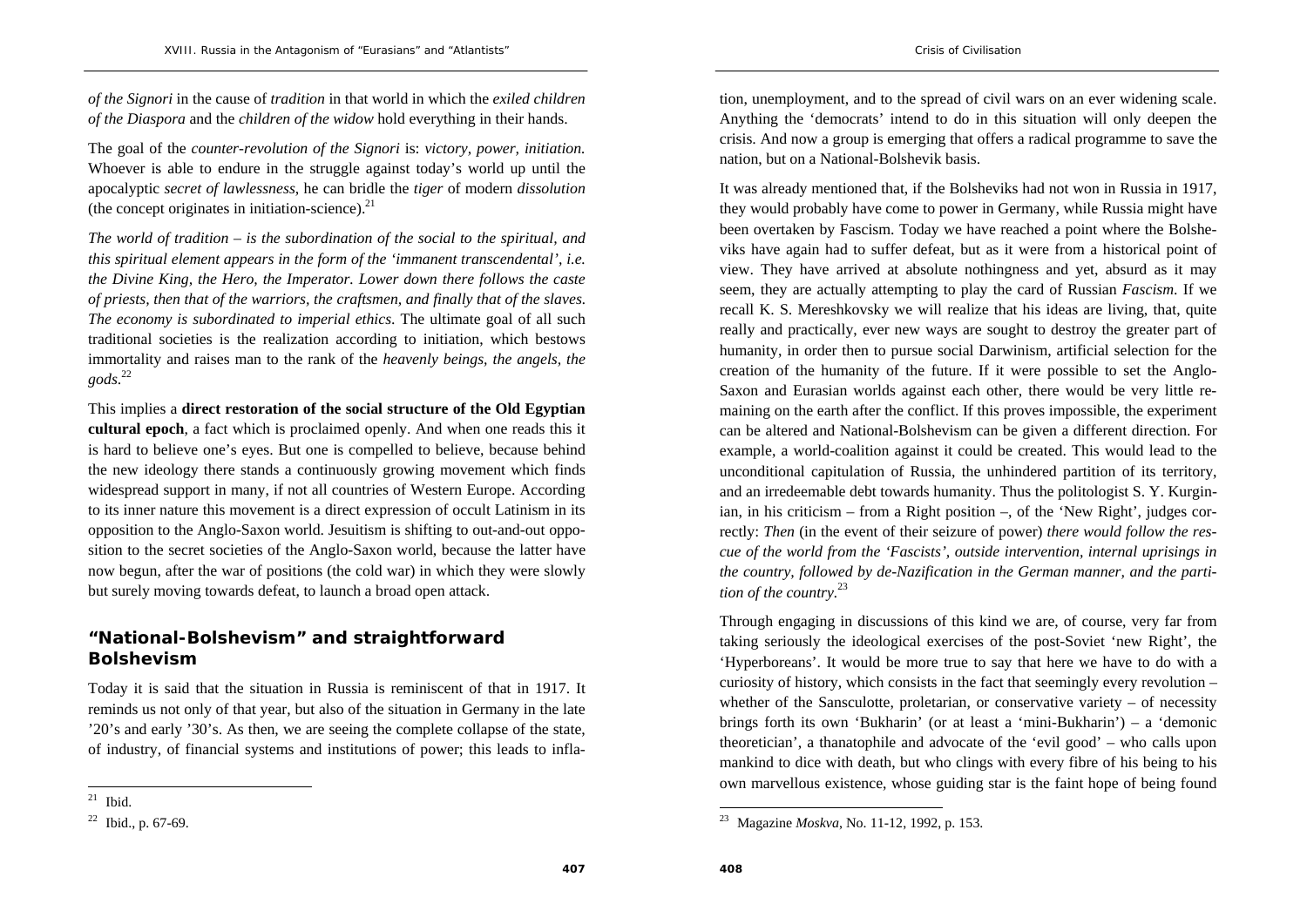worthy some day to experience *the welling up of an erotic-comatose state* (A. Dugin).

'That is legionary theory, pure and simple', G. Klimov will perhaps say, as he reads the works of our 'Polarians'.

Maybe. A 'conservative provocation', with which 'post-Soviet Russia' reacts to the amusing intellectual games of the West. (Another provocation is Zhirinovsky.) But unfortunately the West also provokes, and our 'super-wise élite' pulls, as usual, the chestnut out of the fire with its own hands: starting with the 'gnoseological (epistemological – Trans.) abominations' of a Marx and Lenin, and reaching right down to the 'freedom struggle' of Gorbachev and Yeltsin.

For this reason we must look for the secret of the times on deeper levels. We must remember the, above all, peculiar and essential affinity between Jesuitism and Americanism. Much of what the 'New Right' says in the West – not in Russia – speaks for itself. Thus, for example, the former leader of the pan-European movement 'South Europe', Jean Tiriar, who died only recently and was a friend of Evola and Ceausescu, advised the Right to risk a cunninglythought-out manoeuvre and sign the Treaty of Maastricht. *Let the European horse-traders – he said – prepare the bed. Others will sleep in it, not they.*<sup>24</sup> (Interesting picture: *bed* and *sleep.*)

This is of course ingenious, but by no means new. It is always the same old tactic of Jesuitism, to deceive the Freemasons and seize power from within. Unfortunately, in both cases, any kind of extreme 'experimentation' with world history invariably serves the aims of one single force. Tiriar makes no attempt to hide this. As opposed to Kalergi he advocated the unification of Europe from Dublin – not Lisbon – to Vladivostok (words are symbols here, making all of them important) and he assumed that in this Europe one language would be spoken, namely *English – and caps will bear a single star, not a yellow, but a red one.*25 Tiriar also believed that **four or five** autonomous continental blocks need to be formed, and humanity, now wiser through experience, should be able easily to recognize in this the intention of returning to the concept of the three world super-powers as described by Orwell in his anti-utopia.

The 'New Right' favours an alliance with the communists. Stoickers reports that they marched side by side with Roger Garaudy and even Georges Marchais in the anti-American demonstrations against the Gulf War. But here we note that they meet with much 'cowardice'. Bolshevism is not provocative, but deeply occult, and is after all not the Weimar Republic! The whole of modern Jesuitism with its luciferized racial theories, sacral imperiums and all else, becomes no more than a constituent **part** of the force that has arisen in the East of Europe as a result of the 'socialistic experiment'. At the present time the Bolshevist ideology is only partially identical with the ideology of the 'New Right', but in spirit they are completely different. In Russia it has been grasped, not without reason, *that under the guise of a new patriotic ideology a relentless ideological war is being waged against Russia, and that the two stages of this war – first the liberal and then the fascist – are interwoven, and that the war, which the West is forcing on the patriots under the pretext of a battle against*  America and liberalism, is again a Western game.<sup>26, 27</sup>

In changed times the Bolsheviks must of course disguise themselves and make partial confessions, which they do not find especially difficult. When they proclaim that the acts of the forces of reform are *a mechanism of the selfdestruction of Russia and not at all of the communist system – the latter could have been dismantled unnoticed and without much to-do,*28 then this is basically the plain truth*.* But not the whole truth. The old Bolshevik dogmas about Germany as the eternal enemy of Russia, about the 'decaying' West, which is 'doomed to ruin' etc., are again brought forward repeatedly. *Fascism –* Kurginian writes – *is a perversion of the lofty dimensions of human existence in the stranglehold of pragmatism, scientism and the petty bourgeoisie of the modern West. This is the karma of Western civilization* (all of them – atheists, Marxists and others – are, as we see, occultists too) … *This is the triumph of darkness (Tamas) over light.*29 But the *light*, we must assume, is with *those who broke* 

<sup>24</sup> *Den'*, No. 34, 1992.

 $25$  Ibid.

<sup>26</sup> S. Kurginian writes thus in the article *If We Want to Live*, where he demands that the 'New Right', *should come to their senses*. The article was published in the magazine *The Day*, but apparently only in consideration that it would be bad if Kurginian had published his article with the 'Left', since he is of the 'Right'.

<sup>27</sup> *Den'*, No. 1, 1993.

<sup>28</sup> S. Kara-Murza, *Unichtozenie Rossi* (*The destruction of Russia*). In the magazine *Nash Sovremennik*, No. 1, 1993, p. 133.

<sup>29</sup> *Den'*, No. 1, 1993.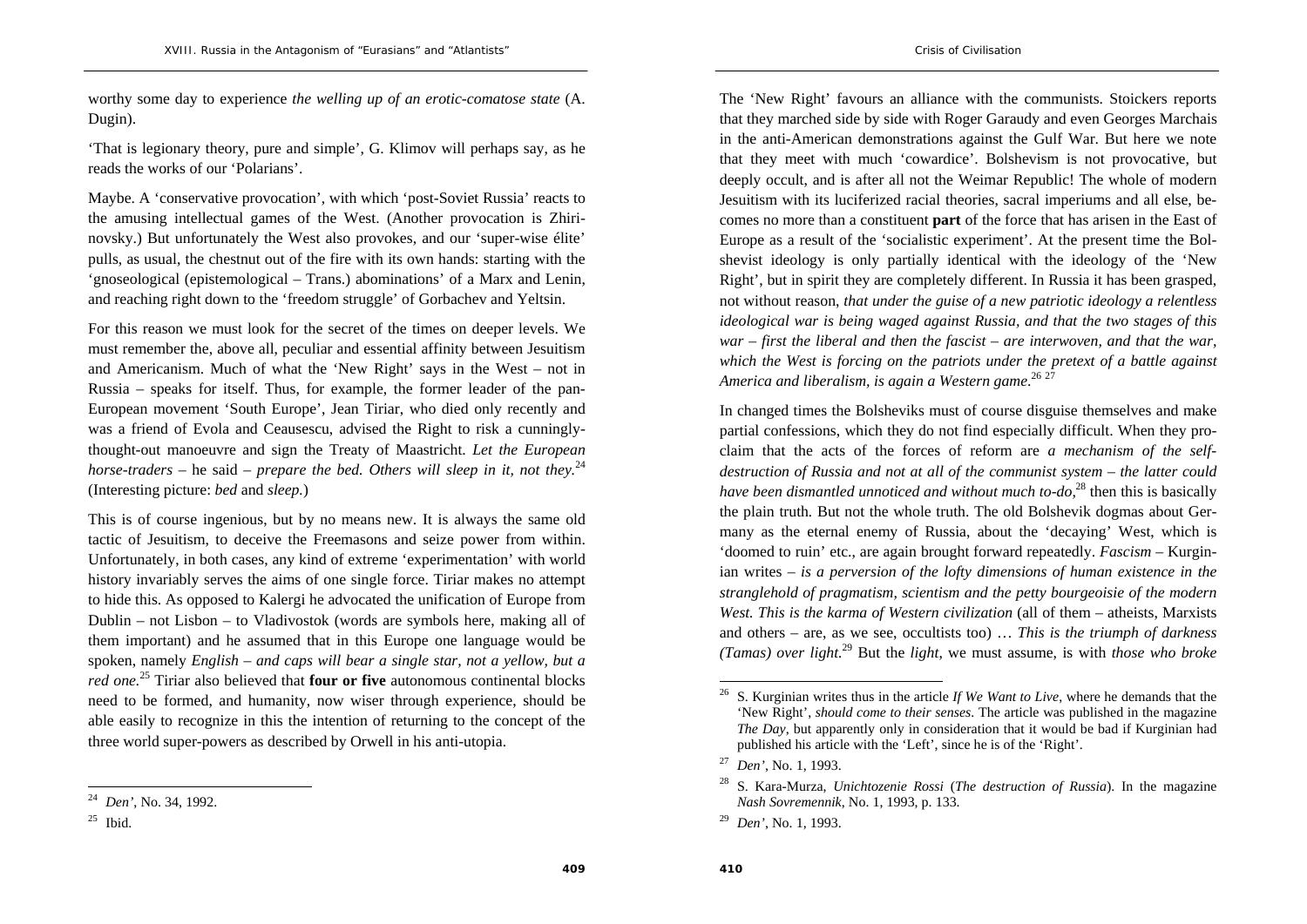*the back of Nazism* – Bolshevik Russia. And it is a great sin, a confederate of Kurginian complains, when an unjust campaign *is led in order to discredit Marshal Zhukov*, *who has been canonized in the consciousness of the nation* (emphasis by the present author). $30$  According to the representatives of old ideology, one is speaking here, by and large, *not about a struggle with communism, but about a destruction of those archetypes of the collective subconscious which determine the cultural genotype of the Russian people* (and the majority of the other peoples in the USSR). $31$ 

Statements of this kind are eloquent and significant. They uncover those deeper layers of Soviet ideology which G. Klimov described in his *Protocols of the Soviet Learned Elders*. It is hard to speak about this book (as well as that of Viktor Suvorov) with someone who has not read it. In our opinion it is a kind of 'catechism' of a previously non-existent religion that is approaching the world by stealth and is inspired by the Asuras. This book, so it seems to us, is as it were the antitheses of the Bible; it is the must abominable book in the history of mankind. And it is written in a special way. The author is himself a representative of this religion. He writes from the position of the critics of the Soviet regime and at the same time says to the others: You criticize too weakly, too superficially; I will show you something that will make your meek reproaches pale into insignificance. Indeed, he demonstrates unimagined facts and then asks us again: Well, you will admit, won't you, that all this is the truth? The conclusions of the *black professorship* are confirmed by statistics, by experience. It is the human species that is so bad, not we, the *secret State police of the new young Russia*. We have preserved humanity from decline since the time of the Holy Inquisition. We burn and shoot the contingent that, as the Gospels say, is possessed by *the legion* of demons. *Marxism is only necessary as an instrument of foreign policy.* We learn*, where necessary, to think psychoanalytically.*

Concerning one of the *black professors*, Archbishop Pitrim – *General of State Security in secular life*, Klimov writes the following*: He is the supreme head of the Order of Soviet Jesuits and the right hand of our Red Pope … As is befitting in a really good Inquisition*.<sup>32</sup>

Humanity again and again underestimates its past. One holds to the belief that the Catholic Church, which destroyed hundreds of thousands of human lives in the name of Christianity and does not even regret this (formal assertions are of no account here), could continue to exist as a positive force. Or one believes that the Western secret societies who inspired the execution of many millions of people in Eastern Europe, could now emerge as their benefactors. **No, the only true outcome of political Romanism and of Britannicism is the 'red Inquisition' of Bolshevism, the black asuric Lodge that uses the mummies of their leader-magicians in ceremonial magic**. This may sound frightening, but far more frightening still is the reality of this power.

What makes a particularly strong impression in the *Protocols* of Klimov is their unusual perspicacity, the intellect of the animal-human – heartlessly 'clever' – which by human criteria constitutes madness. Yes, this is a sect of politicianmagicians who commit ritual murders; who cross over the line to the 'second' death, the death of the soul. In their essential nature they form the symbiosis of luciferized Jesuitism and ahrimanized Freemasonry. **Soviet Bolshevism is a spiritual phenomenon that cannot be eliminated by political means, and there is no-one who could do this, because the initiators of the 'Perestroika' are themselves the godless 'parents' of their monster-offspring which is ready to devour them – for their own good, so it believes.** Today this 'offspring' has seized in its fangs the Eastern Church, and presents itself as the only defender of Russia's national interests. But Russia is worth no more to it than their 'Paraguay' was to the Jesuit padres. As a demonic being it is a 'changeling', capable of assuming any form and of leading a parasitic existence within any ethnic group.

### **Russian Unrest: Instigators, Executors and Victims**

And what do the 'liberators' from the Bolshevik dictatorship in Russia represent? As an axiom we must state at the outset that they are, without exception, 'Atlantists'. Let us look at their true nature by means of an example. Over many years Russia's dissident movement was supported by the, as it likes to call itself, *free* Radio station *Liberty*, financed by the House of Representatives of the US Congress. When the Perestroika began the station also began to change in that, where for many years we saw the 'countenance' of freedom, there now appeared the hypocritical 'grimace' of dirty political intrigue. Lately

<sup>30</sup> S. Kara-Murza, *Unichtozenie Rossi*, p. 136.

 $31$  Ibid., p. 140.

<sup>32</sup> G. Klimov, *Protocols …* , p. 152, 40, 33.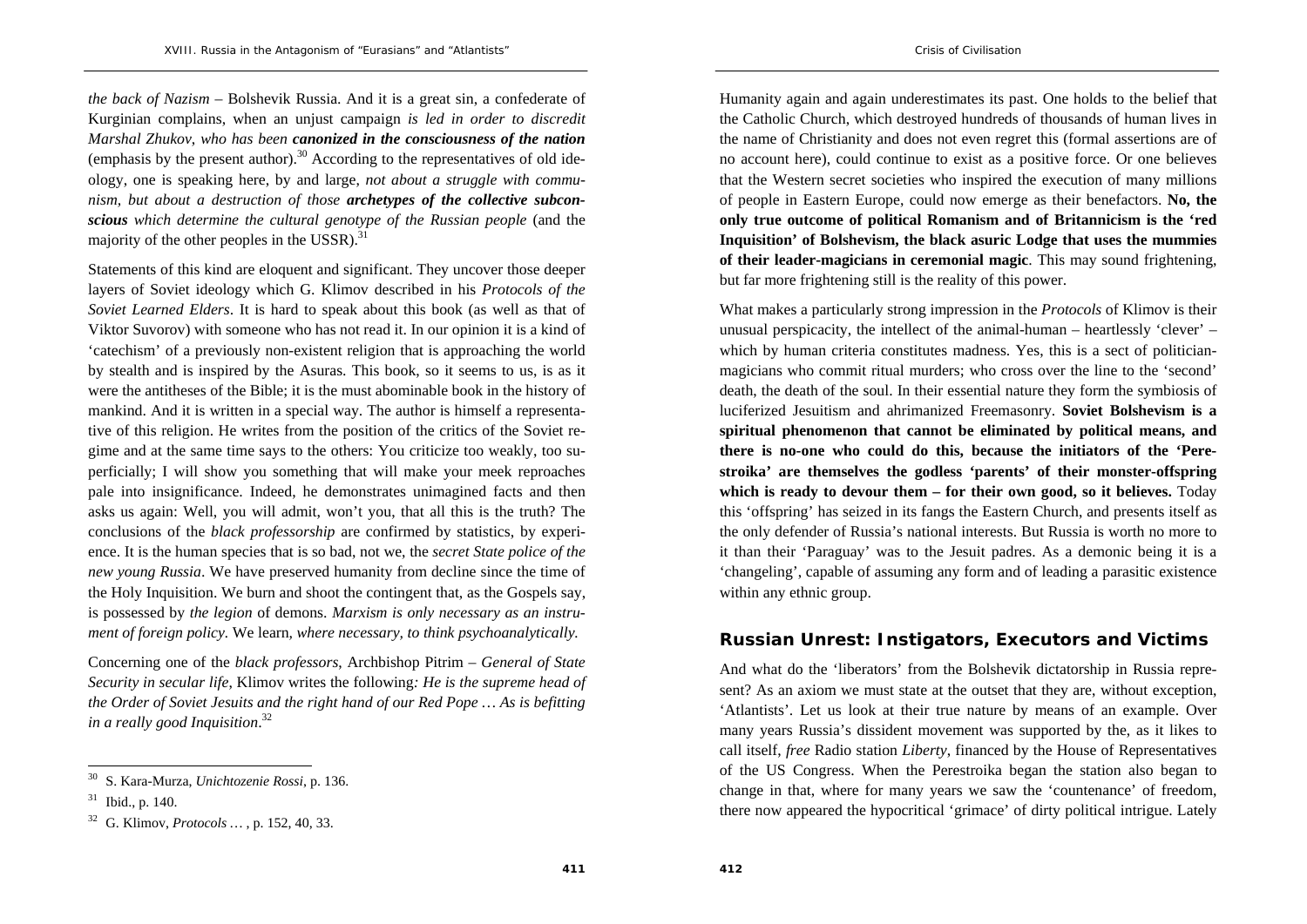a programme entitled *The Russian Idea* has been broadcast regularly. Compared to our 'New Right' or simply the 'Right', it appears to be speaking from an opposite pole, but the same things are being discussed – we are taught *to think psychoanalytically.*<sup>33</sup> – Once you blockheads have learned to do this – we are taught – you will see for yourselves that your entire culture from Pushkin to Solzhenitsyn was created by paranoiacs, by overt or secret homosexuals etc. The programmes of this radio station attach an Oedipus or Electra complex to everything of spiritual value in Russian culture, and this is done with the same ease and 'scientific depth' as was already the case in the *Protocols of the Soviet Learned Elders*. And just as the *Elders* do not shrink from the destruction of the idols of the proletarian dictatorship when, with the help of Dr. Freud's method, they show up the 'legionary' character of Marx, Lenin and Stalin, so do the 'liberals' of the *Liberty* radio station **criticize them from the same positions**, and add the following: *For the sake of liberation from Bolshevism one can certainly sacrifice Russian literature, which has already ceased to exist!* But what has this to do with Russian literature? And why must it be sacrificed? – In the opinion of the broadcasters on this station such questions reveal the reactionary and 'chauvinistic' nature of the one who raises them.

Yes, cruel indeed is the image of the Orwellian boots that trample on the human countenance, but still more cruel is the filthy shoe of the intellectuals, which is planted on the face of culture.

It is worth looking at the faces of the station's broadcasters, as they constantly appear on the post-Soviet television screen: inflated, haughty, but – most important – ominous, pervaded by the dark spirit of the occult political background, and demonstrating with their whole being what the 'black magic' of journalism is. The way they interview political opponents reminds one very

much of the notorious 'Troikas' of the Stalin epoch – tribunals of three people with the unchallenged right to condemn anyone swiftly and arbitrarily.

We are tempted to think – what does it matter? –, they are only journalists! But they are treated by all in Russia with the utmost respect – even by right-wing nationalists, who otherwise seem to fear neither death nor the devil.

But if this is the last word of the 'free press', of the 'free democratic world', then **the collapse of Bolshevism in the USSR is in reality its escalation**!

There is no such thing as an unusual occurrence if we understand, not the *devil of degradation* (Klimov) but the devil himself, the **unified materialistic** basis of all occult-political streams of our time, the Jahveization of civilization in all its forms. **Freud and Jung laid the foundation of the method of occult materialism**. Hence neither the 'Right' nor the 'Left' can do without them, for while they possess a unifying 'affinity' to one another, they also exhibit flagrant, irreconcilable contrasts which are rooted in the nature of Lucifer and Ahriman. This is why they bring with them nothing but destruction; but the 'reconciliation', promised by the victory of the Asuras, is worse than death.

Let us turn once again to the words of Rudolf Steiner in order not to lose our orientation in the terrible maelstrom of ideologies. He says: *If a spiritualscientific tendency did not pervade the world, the East would gradually lose the capacity to manage an economy of its own or develop economic thinking. The East would only have the role of producer – i.e. directly tilling the soil, immediately preparing natural products with the tools provided by the West. But all that manages economy out of the human intellect would develop in the West. And seen from this point of view the recent world catastrophe is nothing but the beginning of the tendency … to permeate the East economically from the West; that is, to make the East into a region where people labour, and the West into a region where one works economically with what the East brings out of nature. Where the boundary lies between East and West need not be fixed, as this is something variable.*

 $33$  The 'New Right' leaves Freud to the Left and claims Jung for itself. Jung, they argue, is not at all the pupil of Freud; by all accounts he can be compared to Merlin; he *opened up one of the most destructive paths of initiation* and lived *submerged in the Indo-European subconscious.* (The Bolsheviks on the other hand are submerged in the Eastern European 'subconscious'!) Jung wrote in 1936 in the *Observer* newspaper: *German politics … is a revelation through the mediation of Hitler. He is the voice of the gods … The members of the SS are gradually becoming the ruling Lordly caste … Stability is not possible without an aristocratic ideal.* After 1945, of course, Jung became afraid and recanted.

*If today's tendency were to continue, it would not be spiritually infused … the entire East [would] become an object of economic exploitation … for the West. And this course of development would be considered a given fact for humanity on earth. It would be looked upon as entirely natural and just. As a way of countering this tendency to make one half of humanity into helots and the*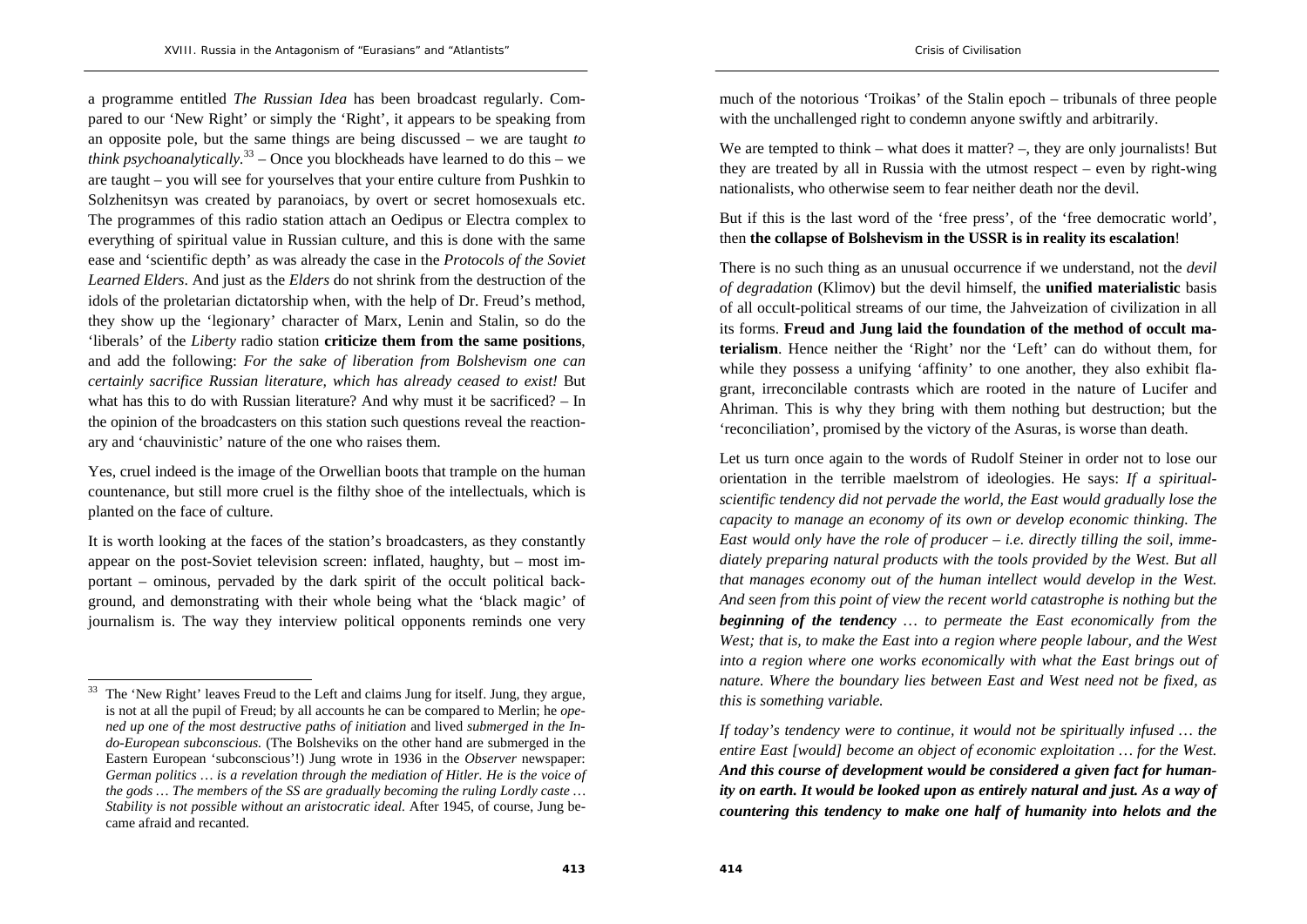*other half into users of these helots, no other means exists than to permeate the earth with the common spirituality which man must strive to regain*. Rudolf Steiner concludes his thought with the observation that people are not inclined to penetrate these things. They ask: What difference will it make if I know how the East is penetrated by the economic life of the West? (Nov. 14, 1919, GA 191).

How do we respond to this at the end of the  $20<sup>th</sup>$  century? – That down this path anything can happen; that the open 'declarations' of the 'New Right' about the 'Signori' and the 'slaves' **in no way counteract the deeds** of the 'Left', which are turning Russia finally and irrevocably into an economic colony of the West. Why 'finally'? – Because the Bolsheviks have also worked in this direction, even if behind the mask of irreconcilable confrontation with the West.

But those who live in Russia are threatened from yet another side. Rudolf Steiner warned: *Do we not see, even when we look superficially, a storm looming, that long ago rose up towards us from the East? … [that] this East contains within it mighty forces of which we can see already that, as they show themselves now, their intention is ultimately to dismember, to destroy European culture. At present we can only surmise the degree to which this is the case* (Mar. 13, 1915, GA 159).

Rudolf Steiner also said that *if now the Chinese, after they have broken from their fetters, we might say, flood over the Western worlds, then [with them comes] a spirituality that is indeed the successor … the unalloyed successor [even] of old Atlantis* (Apr. 11, 1912, GA 158). *An Imperialism* is preparing in Japan … , *that will perhaps be far mightier than that of Empires hitherto*. In the course of his lecture Rudolf Steiner quotes a hymn that was printed in a Japanese newspaper. It said:

> *For rulership, Japan, you are born … Torn apart by hatred and blind fury Europe sinks in its own blood*  (Jan. 8, 1917, GA 174)

In anthroposophical circles things of this kind are viewed differently today. *In Rudolf Steiner's lifetime* – R. Riemeck writes – *the so-called 'yellow peril' still existed. We no longer speak of the 'yellow peril,' but of the threats that arise in* 

*what is known as the Third world*.<sup>34</sup> But as a historian R. Riemeck should know that in the East there is serious discussion of the Japano-centric system, 'Pax Japana'. Five years ago the editor of a Hongkong newspaper wrote*: Some Japanese look upon Europe as a fashion studio, America as a kind of farm or barn, Australia as a mine for raw materials*. And he quotes one of Tokyo's leading politologists, Naohiro Aijama, who reflects as follows: *Let us assume that a certain world-wide corporation exists in which the USA plays the role of president and Japan that of vice-president. There are situations which are uncomfortable for the 'vice-president'. But there is only the choice of either continuing to support the 'President' or stepping into his place through the acquisition of nuclear weapons and creation of a universal ideology. Since we cannot go that way, Japan has to listen to the 'boss', even if at times his instructions appear unwise*. The Hongkong editor continues that in Japan one is also considering what should be done if the *decline of the USA takes place too rapidly* and Japan would have to make plans for its own security and fight for a *place in the sun* etc.<sup>35</sup>

It is not befitting for politicians and historians to have a short time perspective when they are considering great world-encompassing connections. Under the conditions of war in 1917, when Germany and Russia were confronting each other in a world conflict, Rudolf Steiner said: … *Russia, can it disarm? Certainly not easily, because behind it is Asia, and if it were to disarm it would not have a bulwark against the encroachment of the Asiatic peoples, who would certainly not disarm; [Russian disarmament] is out of the question* (Jan. 6, 1917, GA 174).

The possibility exists that Russia will not be entirely destroyed, but that a certain reserve of forces will be retained. But will these not ultimately be used to let Russia play the role of a 'Kamikaze' in a future war between East and West? If at some point this were to happen, the sources of such an occurrence would have to be sought in another resistance between East and West, where Russia would be playing the role of the 'East'.

<sup>34</sup> *Info3*, No. 10, 1992.

<sup>35</sup> Quoted from the publication in *Literaturnaya gazeta* (*Literary magazine*) from March 23, 1988.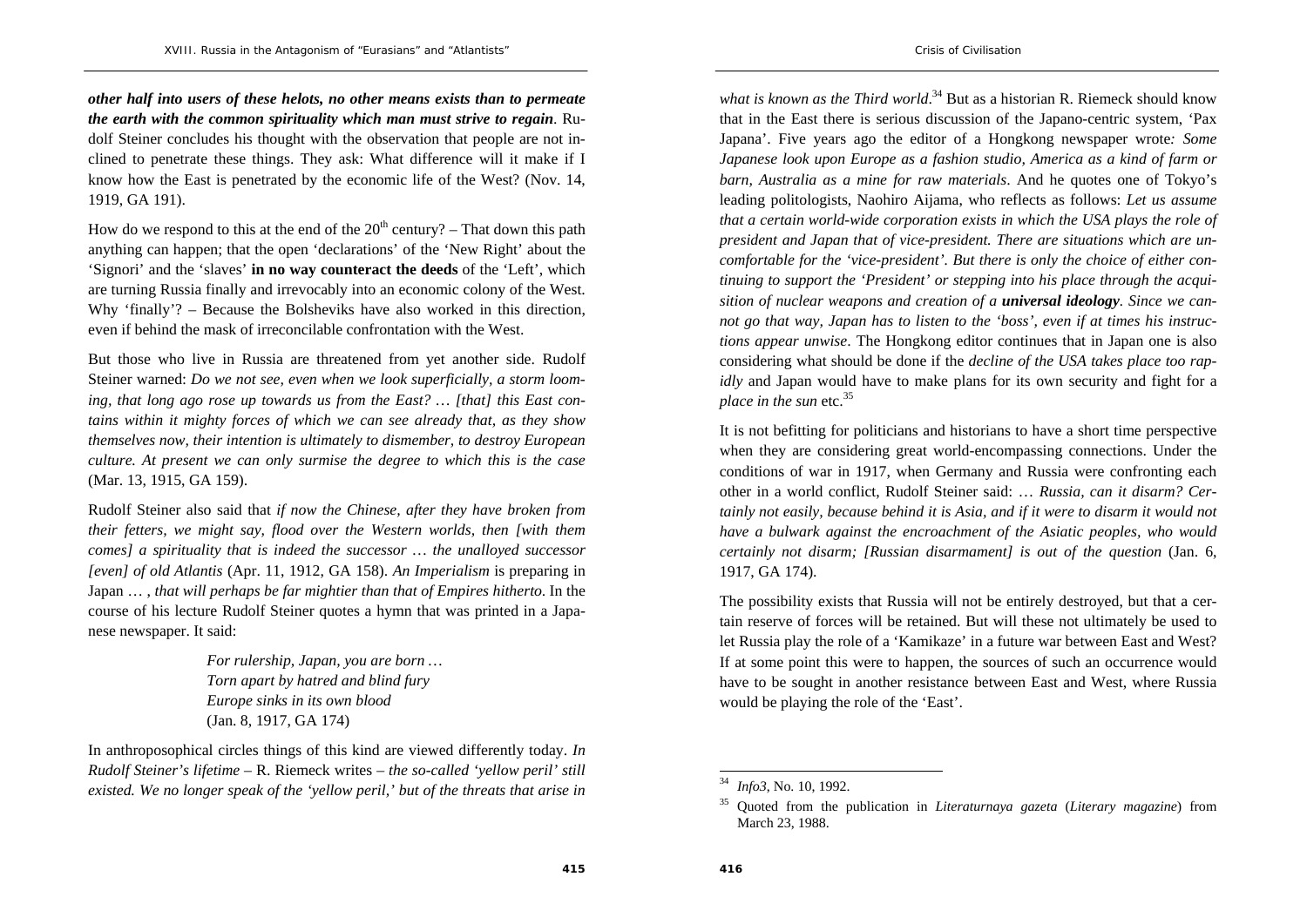Today we can understand the nature of the forces active in Russia only with the help of Rudolf Steiner's historical symptomatology. When he was explaining it to his listeners he gave the following example: Attention must be paid to how strongly the impulses of freedom, equality and brotherhood conflict in France with what lives in Roman Catholicism. One must inquire how clericalism reacts within the field of social experimentation of the left-wing republicans, etc., for in all this there lives the spiritual ultra-radical opposition to all that is embodied in Anglo-Saxon Freemasonry. When initiated Roman Catholicism appears on the scene, then from the other side there works the stream of those secret societies which represent the ahrimanic stream. In France all affairs are transacted within the realm of a certain dialectics of discussion. In England, on the other hand, the question of power is paramount. In the Anglo-American world the tendency to the spirit leads through *super-materialism* (cf. May 1, 1921, GA 204).

All this is revealed today in Russia in the battle between 'Eurasians' and 'Atlantists' which we have described in detail. Despite the most stubborn contradictions the evil occult associations standing behind them ultimately bring them together. Whether it be 'the Polars' or 'Thule',<sup>36</sup> 'danse macabre' or 'Skull and Bones', everywhere one seeks an alliance with Ahriman and Lucifer, *whereby the attempt is made so to influence the human being, that one causes visionary experiences to arise in him in a voluptuous way, calls forth visions that are stirred up from within*.

*What is thus consciously called forth in bad occult circles, what is entered into as an alliance with Ahriman and Lucifer, this is of course also practised through the working of Ahriman and Lucifer into the human subconscious*  (Aug. 28, 1916, GA 170).

When several sides engage in an activity of this kind, they often get in each other's way. If their acts are criminal they try to put the blame on the political opponent in question. But the world is unaware of what is going on. Over the last fifty years we have been told of terrible Nazi experiments on human beings. Recently, however, it has become known that still more horrific experiments were conducted on people in the Soviet Union, and the contacts of these 'scientific' circles lead to somewhere in the Anglo-Saxon world where a new

science – 'eugenics' – was already created at the beginning of this century. If we now add to this the conclusion of psychiatry and psychoanalysis that all geniuses are sick people, then it becomes clear how little the Russian author K. S. Mereshkovsky was indulging in pure fantasy, and from what source originates the scientific foundation of the *highest sociology* of Bolshevism, of which the *Protocols of the Soviet Learned Elders* tell us.

As to the 'socialistic experiment' which is being practised on us, it is, to use a modern turn of phrase, 'complex'. Western leadership, says Rudolf Steiner, is clearly manifested in it, and not solely because Lenin and Trotsky were spiritual (we are inclined to add: and occult) pupils of the West, but also on direct evidence: under the supervision of Parvus-Helphand they were imported into Russia in a sealed carriage.<sup>37</sup> *What is one trying to achieve with Eastern European culture?* asks Rudolf Steiner, and he gives the following answer: *The attempt is being made to eliminate everything human, the human entity which incarnates in the human bodily nature, and to harness together Lucifer and Ahriman in their quintessential being*.<sup>38</sup> *If this were to be realized in the East today, a product of the collaboration of Lucifer and Ahriman would arise, to the exclusion of all that is favourable to the individual human being. He would be yoked into this luciferic-ahrimanic culture like a piece of a mechanism in the workings of the machine. Only, a part of a machine is lifeless and can be fitted into the whole, while human nature is inwardly alive, is endowed with soul and spirit, and cannot fit into a purely luciferic-ahrimanic organization, but must be destroyed by it* (Jan. 1, 1920, GA 195).

This latter circumstance gave rise to the 'Perestroika'. It is no more and no less than the attempt of the 'surgeons' and 'eugenicists' of this world to keep the 'guinea-pig' on the laboratory table. For – so we must ask – why should the experiment be suddenly broken off when it is so close to completion? It is, after all, being conducted in the interest of **all** 'progressive humanity'. This experiment is not our misfortune alone. *Trotskyism and Leninism bring into a sick* 

<sup>36</sup> It is said that this was the name of the capital city of the legendary *Hyperboreans*. But we know that the earth was still in a condition of warmth and air during the Hyperborean epoch. What kind of cities could one be speaking of here?

<sup>37</sup> Only in our time is this carriage referred to openly. Earlier no-one, either in the East or the West, would have dared to mention this political secret in the press. But even today these statements serve a false aim, namely to prove that only the Germans financed the Bolsheviks.

Here we would remind the reader of what was said above about the appearance of the Asuras.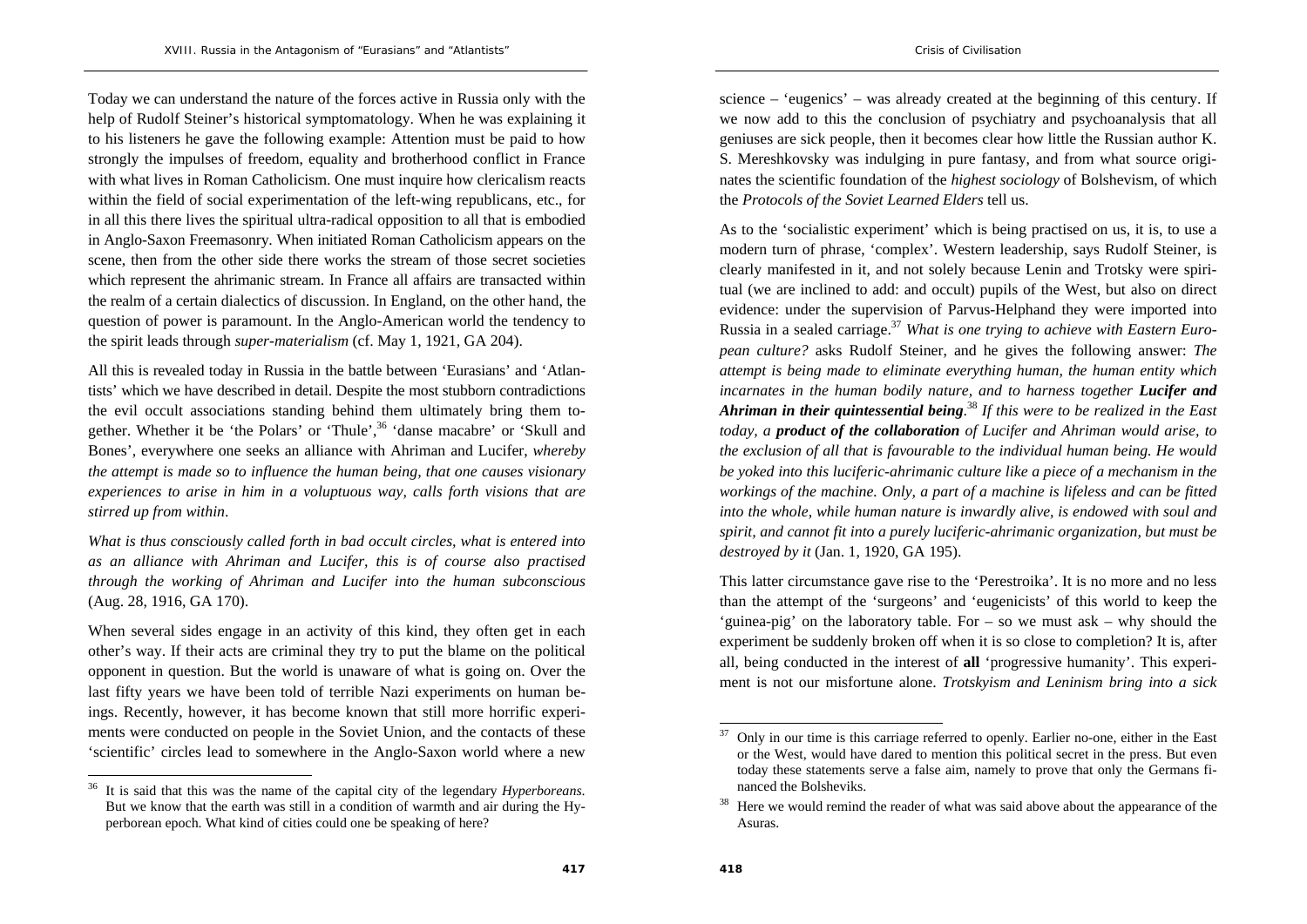*condition the entire cultural development of Europe* says Rudolf Steiner (May 11, 1929, GA 301).

Human beings are easily led astray if they are only subjected to the influence of one adversary, while the other plays the role of an ally, or when one of them, or both simultaneously, slip into a 'new skin' etc. Of someone who has no connection with spiritualism and occultism one cannot make special demands in this regard. But it is quite a different matter with those who know about the *collaboration* of adversary powers. In view of this we should not only continuously direct our gaze to East and West but upon Christian civilization as a whole, and the forces which oppose it. Only then will one understand that *Nationalism* (of any kind, of course) *[is] the luciferic form of anti-Christianity, and the ahrimanic form of anti-Christianity [is] that which culminates in Leninism and Trotskyism. These are the spades with which the grave of Christianity is to be dug today: the Nationalisms and the Leninisms. And wherever culture is activated by Nationalisms and Trotskyisms, even in a weakened form, there the grave of Christianity is being dug; there prevails, to those who understand, a mood that is in the true sense an Easter Saturday mood* (Apr. 3, 1920, GA 198).

The foolish admirers of the 'Michaelite' Gorbachev<sup>39</sup> will answer: But it is all over with Leninism and Trotskyism in Russia. – Why do you speak only of Russia? – we must ask in reply. And what makes you convinced that it is all over? Even in our General Anthroposophical Society Marxism is propagated. And, worthy opponents, do take the trouble to read the *Protocols of the Soviet*  Learned Elders.<sup>40</sup> In this work the Marxist 'Elders' in person proclaim that Marxism is for them merely a *tool for foreign politics*, that the secret police of the *new* (written before the 'Perestroika'!) *and young Russia* are interested in the works of Professor Lombroso, that it is learning *to think psychoanalytically* etc. Can we really believe that the luciferic-ahrimanic alliance is exhausted in Marxism?

We do not wish to categorically assert here that the retarded time-spirit – the Asura – is immediately active in Bolshevism, but we have no doubt that things are being guided in that direction. Bolshevism is just as much at home in the Vatican as it is in Washington. Is it accidental that the Americans who have access to the secrets behind the scenes (Richard Nixon, Henry Kissinger, George Kennan) have said more than once that **Russia, not the Soviet Union, is a threat** to the West. Bolshevism prescribes an authoritarian-pastoral form of rulership of the masses and at the same time places itself in opposition to the capitalist-imperialistic striving of Britannicism and Americanism, which comes very close to the goals of initiated Catholicism. On the other hand, it is entirely permeated by materialism and technicism, and is hostile to Clericalism, which in its turn is very pleasing to Anglo-Americanism. In other words, gain is raked in on all sides. Does the West need Russia's raw materials, its gold resources? It was never refused, either under Stalin or Gorbachev. The splitting off of the Eastern Church does not please the Vatican? – But look, pogroms against the Church are conducted with a degree of destructiveness that is hardly possible even in the conquest of a country. But on the occult level Bolshevism has shown itself to be definitely capable of finding a common language with both the Lodges and the Orders.<sup>41</sup> But Bolshevism has something that is peculiar to it alone – it is **the special, asuric method of initiation: materialistic through**  and through, and sharpening 'I'-consciousness to such a degree that the human being lives from then on **in the consciousness-soul** and becomes a tool nevertheless of the elemental spirits of the **sub-natural** world. In such an initiation something of a planetary, universal human significance is revealed, but in an entirely negative sense; the anti-spirit of **the epoch** comes to expression, that is, the Asura.

Rudolf Steiner made statements of tremendous importance concerning the nature of the asuric forces. In early 1917, still before the February Revolution in Russia, he spoke in an entire lecture-cycle about occult manipulations in the brotherhoods. People who are subjected to this kind of manipulation, with its character of ritual magic, are unable, when they have crossed the threshold of

There are those who are by no means 'simple', who, under the guise of their own deep conviction, follow the instruction given by their Lodge to defend Gorbachev.

<sup>&</sup>lt;sup>40</sup> It would be a good and honorable task for anthroposophical publishers to publish symptomatological works without looking to their political and spiritual orientation, because, after all, we anthroposophists are all grown-up people. But there is no chance of this happening, least of all in the fifth cultural epoch.

 $41$  The 'Seventies are regarded as the dark years of the cold war, of confrontation with the West. But particularly during that time a web of Lodges of American-English orientation extended over the country. Concerning the connection of Moscow with the Vatican we very much recommend the highly interesting book *Moscow and the Vatican* by Renate Riemeck (Basle, 1988).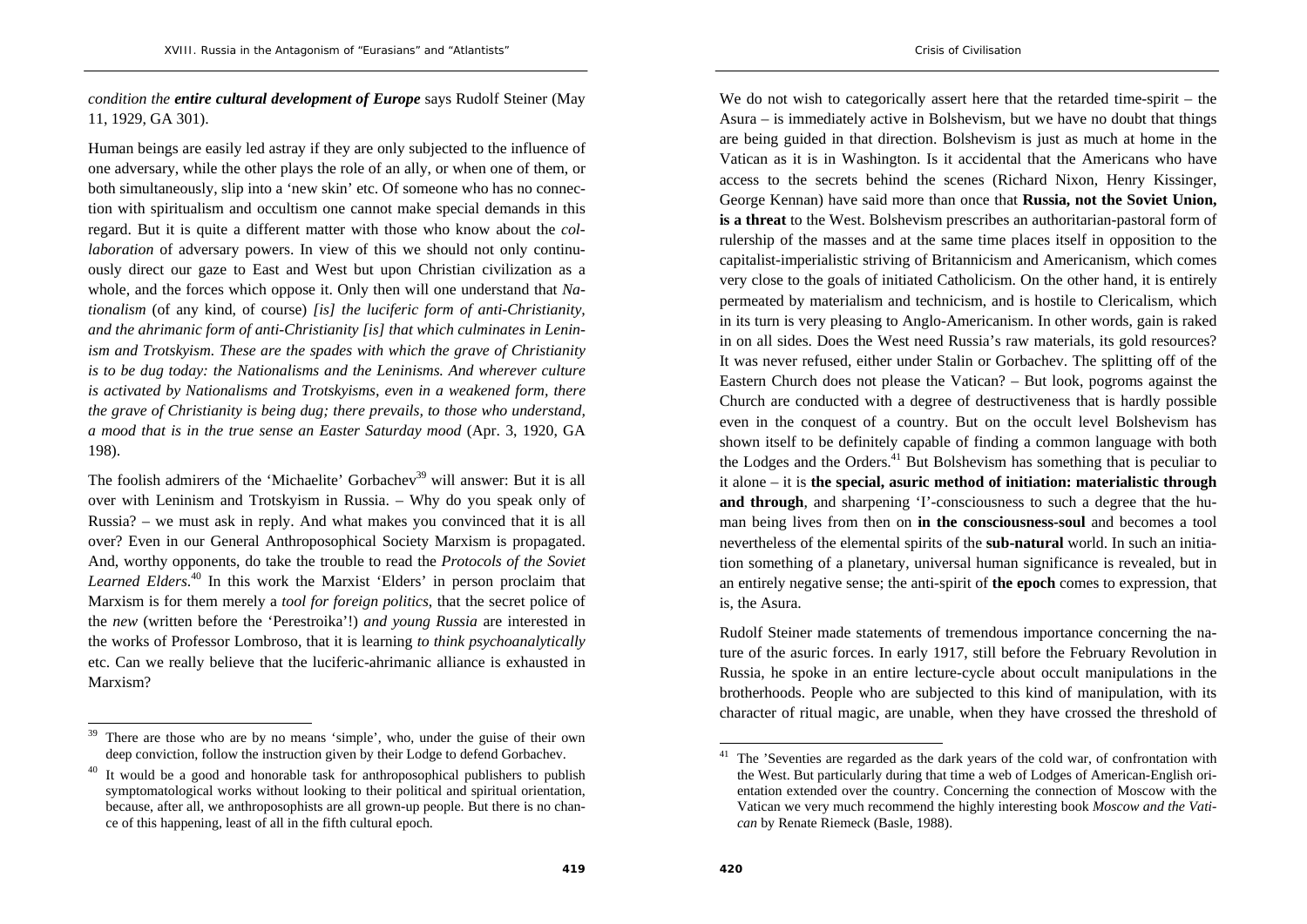death, to continue to take part in evolution in a normal way. They lose what the soul has to receive after death from the being of the hierarchy of the Archangels. Instead, the soul is instilled by something of a quite different kind. *They are permeated by something that comes from the Archai who have remained on the level of Archangeloi … They ought to have become Archai in the normal course of development, but remained behind on the level of the Archangeloi. This means that they are pervaded to an extreme degree by ahrimanic powers. One must have quite accurate conceptions of the spiritual world if one is to grasp the full significance of this fact. When the attempt is made through occult means to secure world rule for a single folk-spirit* (Archangeloi that have passed through normal development act as folk-spirits), *this means that effects*  (occult-political in the secret societies) *are to reach right up into the spiritual world, it means that one sets in the place of the justified rulership of the Archangeloi over the dead, the unjustified rulership of the false time-spirits – the Archai who have remained Archangeloi. And with these one has attained an ahrimanic immortality (Jan. 22, 1917, GA 174).*<sup>42</sup>

Thus we see drawing together: the retarded spirits of the epochs, of time, i.e. the 'Asuras' – the name of the Archai in antiquity –, the problem of immortality, world domination and Ahrimanization. The prolonging of life, a question that is explored intensively by American scientists and occultists, is a problem relating to time. **If it is resolved in an ahrimanic sense, it needs for this purpose the unlawful, ahrimanized spirit of time, i.e. the Asura.** Since it is retarded, it functions on the level of a folk-spirit, but it claims rulership over the entire epoch. In this way the Asura, forced to be active within a nation, inspires the claim of that nation to world rule. Here is the source of the insane idea that is destroying the social life of humanity. Through appearing in the guise of an Archangeloi, the Asura is the 'double' of the folk-spirit; but at the same time it is not simply a luciferic or an ahrimanic double. These are beings who have remained behind on the level of an Archangeloi or Angeloi. They play their part in the 'Jahveization' of peoples, in their isolation in the national element, and in the reduction of the national to the principle of tribe and blood-ties. Not

so the Asuras. Their aim is to seize hold of all humanity. They are 'Internationalists', with an ahrimanic, Marxist or Pan-American character.

Why has Russia been chosen for this experiment? Amongst other reasons, because it is a **state of many peoples** and therefore a model of humanity as a whole. The Asuras are fond of the Anglo-Saxons because the latter are not so much a folk, but are almost a race; correspondingly the attitude that prevails among them is open to the world as well as being egocentric and materialistic. Echoes of the asuric attitude can also be recognized in the attempts of some Jews to regard themselves not as a nation but as a race, although racially, as is generally known, they belong to the Semites.

In the spiritual world one kind of being 'consists' of others and forms their higher unity. In the hierarchies such a mode of existence does not mean that the lower beings forfeit their individual consciousness; on the contrary, they additionally partake in a higher consciousness. We can analogously say that, even if in the totally opposite sense the Asuras 'consist' equally of luciferic Angeloi and ahrimanic Archangeloi, they form their, in the negative sense, more significant unity. And since in the Asura the ahrimanic Archangeloi is active as the 'higher' element, this means that the Asura is *ahrimanically permeated to the highest degree*.

If these factors are taken into account it will be easier to form a comprehensive picture of the whole 'socialistic experiment' and to understand Rudolf Steiner's warnings regarding this experiment. Then we will also understand why the experiment required an initiate who placed himself in the power of another sphere, a cosmic sphere that is foreign to human evolution, and who thus, after his death, is *more living than all that lives,* while the system he created continues to observe the cult of the dead. The more dead there are, the better for this system, because the consciousness of the living can be completely filled with memories of these dead. But it is filled with purely materialistic memories, in order to prevent those who have died from actively helping the human beings living on earth.

The Second World War was a mighty impulse to extend the cult of the dead; and thus the 'de-heroicizing' of it, as advocated by Solzhenitsyn, would be a great loss to Bolshevism; but even the left-wing 'democrats' are on the side of the Bolsheviks in this question. Something else is also easier to understand – the claim of Bolshevism to world domination. As soon as an Asura is involved

 $42$  In addition a battle for the souls who have died in war is waged for the sake of their re-orientation in an asuric sense. This is the archetypal phenomenon of the odious, purely ideological spectacle of the war veterans, the main purpose of which is to prevent those who in the past went through a forced death at their side from working on at the healing of our world from out of the spiritual world.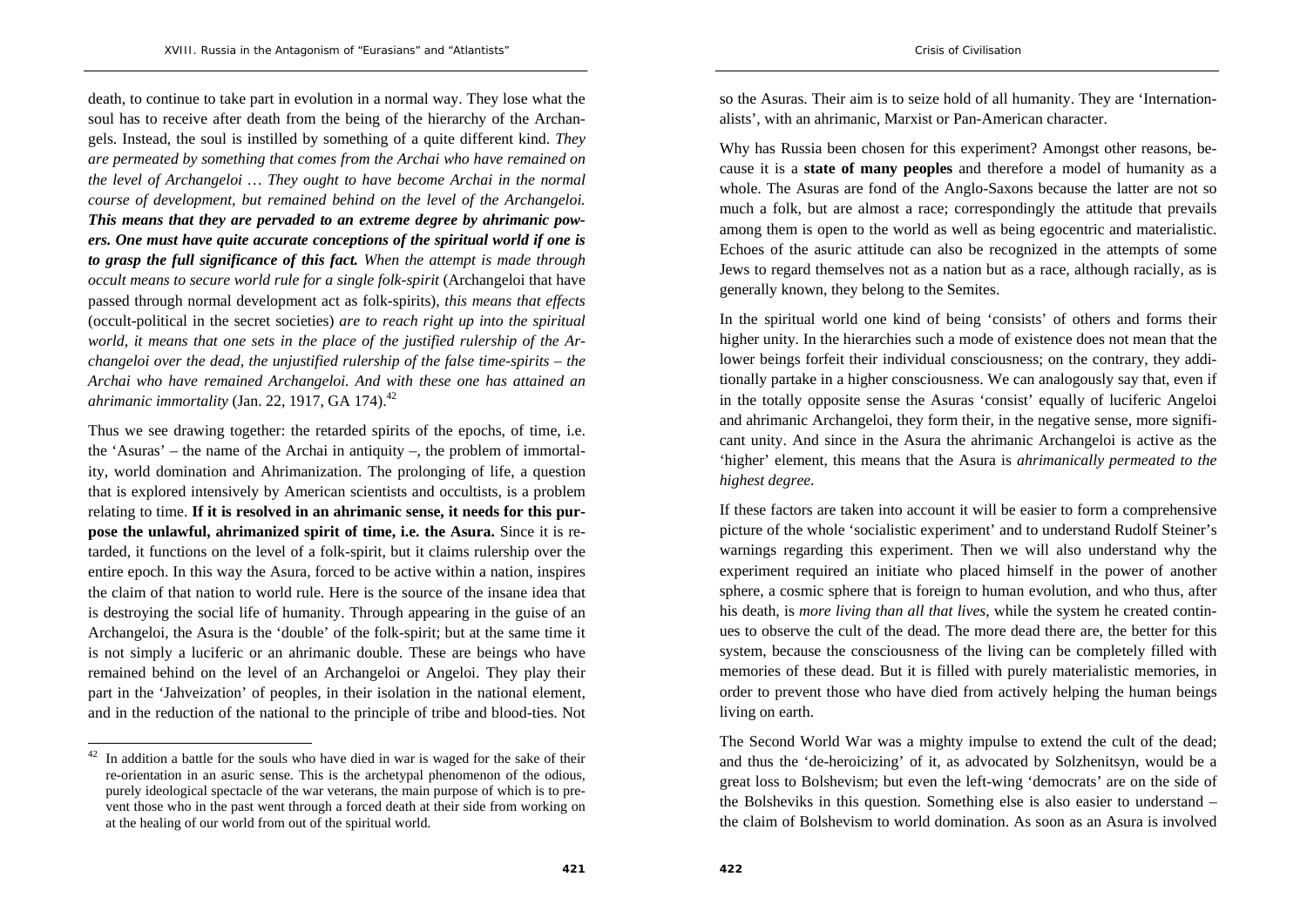this is inevitable. Bolshevik Internationalism was also inspired by the Asuras. And yet the 'socialistic experiment' in Russia is merely a phase of preparation, a series of 'trials' within the context of another, a truly world-wide experiment, for which the Anglo-Saxon peoples – the representatives of the consciousnesssoul – are chosen as the main bearers. The Russians are ill-suited for such a role. It is for this reason that Bolshevik Internationalism was thoroughly imbued with the spirit of isolationism.

Now, at the end of the century, we must prepare **to meet the Asuric impulse as it appears from the West**. This is the reason why Pan-Americanism and all the forces and movements that accompany it are unacceptable.

So much for the preliminary sketch or outline of the most important theme of the present time. In order to be able to elaborate it further with sufficient depth and comprehensiveness one must develop in oneself systematically the ability to perceive the signs of the times and recognize the symptoms. It should be very clear that compromises with the Asuras are of no help whatsoever.

**Bolshevism will always be hostile towards Middle Europe**, because the asuric beings harbour greater antipathy towards the culture of the 'I' than do the luciferic and ahrimanic beings.

The accusation that Bolshevism is anti-Semitic is quite unfounded in many regards. We should not forget that Stalin stood at the 'cradle' of the founding of the State of Israel. Today's 'Neo-Bolsheviks' say the following: *If the Jews want to have their own state, Russia is certainly interested … Various elites will exist in this state too; a political struggle of their own will begin. So – with God: fight, war against each other, live.* Only one thing is unacceptable to them: *We will protest if you behave in a fascist manner, but our protest will be the same as with fascist tendencies when they flare up anywhere else in the world.*<sup>43</sup>

A difference exists of course between 'Left' and 'Right', but it must not be seen as absolute. *Over against new, young Russia* with its *psychoanalytical thinking* there stands a *new,* thoroughly 'progressive' teaching of the 'democrats' of Perestroika – Freudianism! Some contrast Lenin with Trotsky, others Trotsky with Stalin and rehabilitate Bukharin – supposedly a decent man and true

'Marxist'. This is what the people do who wish to topple communism, those who advocate the restoration of capitalism as the only 'progressive' economic system. The 'helmsman' of this restoration, Yegor Gaidar, was once asked: 'What would your grandfather say, who eagerly shot the opponent of the proletarian state, the hydra of capitalism?' He answered: 'I don't think my grandfather would have condemned me; he would have understood me!'<sup>44</sup>

But let us also try to understand what only appears outwardly to be an almighty confusion, but bears within in a being who is truly terrifying. Rudolf Steiner warned after the First World War that *if what is now beginning in Russia were to come to realization, this would mean that the earth would lose its mission, would be robbed of its task, would be taken out of the cosmos and ahrimanized* (Aug. 22, 1919, GA 294). These words should be reflected upon by the advocates of easy compromise, who hope to find all kinds of things in Anthroposophy, but not themselves. Great, incalculably great will be the measure of their responsibility for every untrue word.

Socialism of Marxist persuasion has always been alien to the soul of the Russian people. *Never have greater contrasts collided than the soul of the European East and anti-human Trotskyism or Leninism* (Apr. 30, 1918, GA 182) which came to us from the university podiums of the West. This is the 'child' of Western bourgeois society. In Russia it had two to three hundred thousand supporters who succeeded in forcing it upon several hundred million people, said Rudolf Steiner. *The others have to obey them* (the Leninists) *at present much more than the Catholics ever had to obey their bishops* (July 9, 1920, GA 198).

Rudolf Steiner asks – what is a human being in the eyes of a 'Trotskyite'? – *It is the Old Testament human being who today can only exist spectrally as the* 

<sup>43</sup> Magazine *Nash Sovremennik* (*Our Contemporary*), No. 2, 1993, p. 156.

<sup>44</sup> Gaidar's grandfather was the most popular Soviet author of children's books. They appeared in millions of copies, found their way into every textbook and became a cornerstone in the Soviet education of children and youth. But the author of these books, as was recently made public and proven by documents, was psychically ill, a pathological murderer. In the bloodiest days of the red terror one was forced to expel him from the party because of his atrocities!

In order to understand the entire monstrosity of Gaidar's statement, one should read the documentary short story *The Dead Lake* by V. Soloukhin (*Nash sovremennik*, No. 4, 1994) in which documents are published demonstrating the 'moral countenance' of our author of children's books.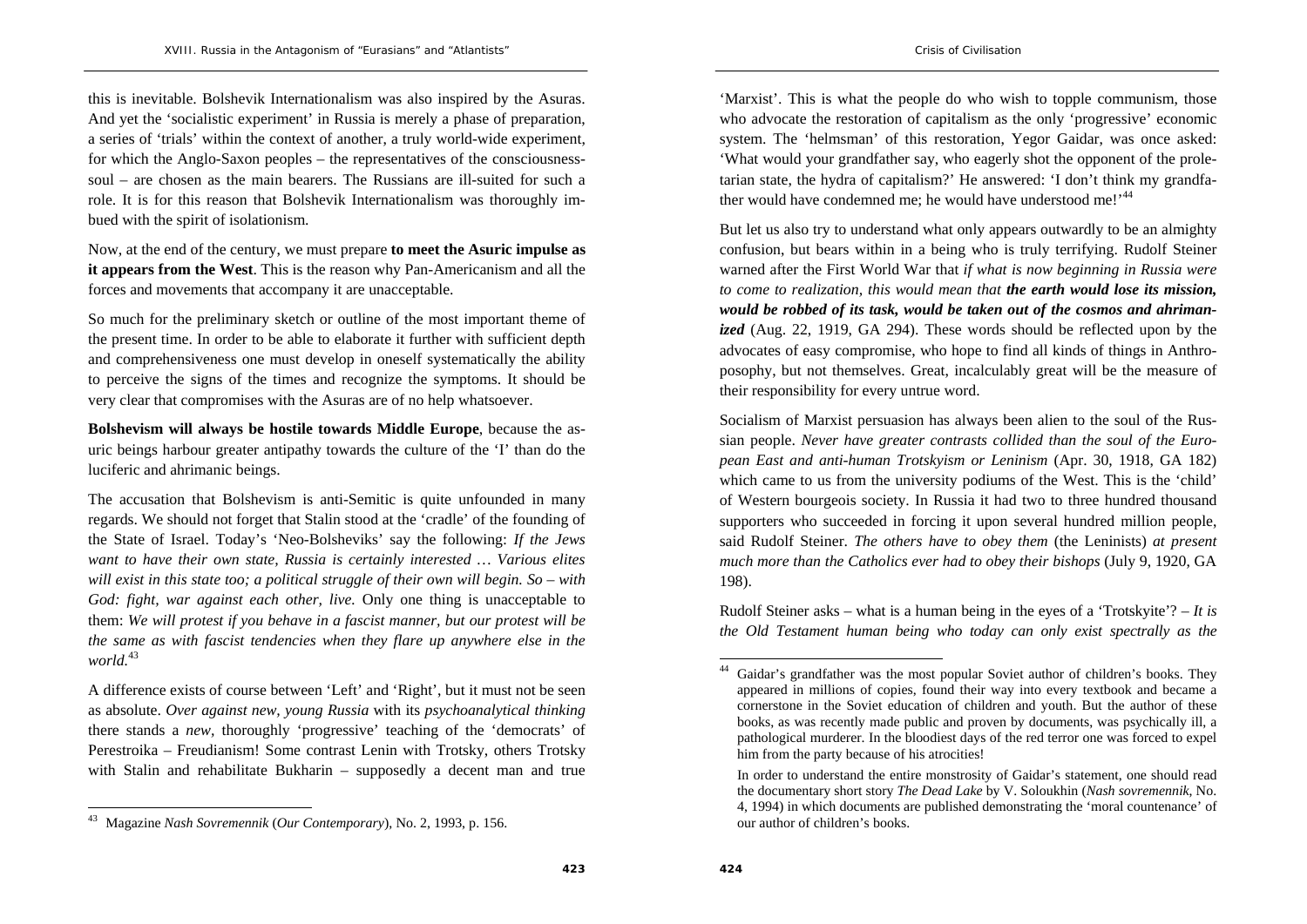*shadow of Old Testament man* (Dec. 8, 1918, GA 186). In the zeal of their struggle with the democrats, the neo-Bolsheviks have said so much in recent years that a satirist characterized their position as follows: *The October Revolution came about as the result of a Jewish-Freemasonic conspiracy that was bent on destroying Russia. But we will not allow anyone to take from us the achievements of October – the dawn of the newly risen Russia!* What is this? Schizophrenia? – Of course not. This is dialectics according to the method of the 'Soviet Learned Elders'. This slogan is created by the same principle that we lived with in the 'Seventies and 'Eighties: We will put up with any difficulties, so long as we are spared war! These are tricks of the Bolshevik kind. The Democrats from the other side 'soothe' us: Do not expect any rapid improvement! If you want to be free, fight for your existence and leave the weak to die!

In no other country of the world have men in power ever contributed so much to their own downfall as those who occupy the Kremlin today. In order to demonstrate this very crucial symptom we will continue to describe the character of the destructive forces which are provoking the country to rebellion. We will provide a few examples, which only a person of extreme indifference can brush aside. On September 7, 1992 Channel I television showed a live pig being brought into the studio with the comment: *This pig is the living expression of Russia with its eternal complexes that cannot be solved but only slaughtered!*<sup>45</sup>

Then the pig was killed before the eyes of millions of viewers, hacked to pieces, and these were distributed among the participants of the programme.

Another kind of provocation (pure provocation because this process is not at all natural) takes place through the propagation of sexual immorality. In all the media, auditory and visual, they do not only argue, but people are almost implored: 'Come on, try at least for a while to lay aside your false modesty! We promise you, you will be grateful to us afterwards. That's how it was in the West. At first they were afraid, too; but that's all now a thing of the past. They are not jaded but their relation to sex has calmed down. They have even lost interest in it.' Anyone who does not give in to these arts of persuasion is pilloried in the most ferocious manner, indeed, such people are called **chauvinists and neo-Bolsheviks**!

The most relentless fighters for the rights of the so-called *sexual minorities* are found among the representatives of the *truly Russian intelligentsia*. They conduct their apologia with a thoroughness that clearly betrays the intention to

 $45$  Yes, he did say this! The heightening of national and racial tensions in the country, including anti-Semitism, is first provoked by the Left, democratic side, the Perestroika, which naturally calls forth the corresponding reaction from the side of the Right. A typical example of such a policy is the article by the director of the Centre for Social Prognosis and Marketing, published in Nr. 1-1995 of the *Newssheet of the Russian Academy of Science* (the academy recently approached by Yeltsin with the request to define the concept of 'racism' for the anti-racism law which was being prepared). The article bears the heading *Perspectives for Development of the Russian Ethnic Consciousness*, and contains the following statement: *The main shifts in the social structures [of Russian society] and the changes they bring about in the ethnic consciousness, will occur quite rapidly – in the space of two to three generations. Regarding the development of ethnic consciousness as a result of the integration of the country into the international system of division of labour, it seems to us that this process will unfold in a historical conflict between two superethnic groups: the Jewish which has reached its prime, and the Russian genotype which is still in process of development, but is the dominant one. A similar rivalry between the Jewish ethnic group which had become dominant, and a Germanic which was completing its ontogenetic development, almost ended in tragedy at the beginning of the 20th century. Only time will show what the behaviour of the superethnic groups of today will* 

*be. Regarding the Russian ethnic group it is by no means clear whether it is following a traditional course of development, which would require the evolution of a somatic personality-constitution that is genetically quite distinct, or whether one can speak of it as an absolutely open genotype, that realizes itself through assimilation into other ethnic groups.* 

*The first variant carries with it the danger that the Russian ethnic consciousness will assume the character of a hardened, non-programmable nationalism within the framework of a powerful state structure. The second [variant] would contribute to the development of a peculiarly 'international' consciousness which would manifest in a mass migration syndrome and also in the trend towards inter-ethnic marriages.* 

*We are of the opinion that both tendencies are inherent in contemporary Russia and that both threaten it with decline. The European part of Russia is likely to consolidate itself into an ethnocentric national state, which under the conditions of struggle for its national market will deteriorate into a fascist state; and the Siberian great-Russians, whose value-orientation is fundamentally different from that of their European compatriots, will form the Russian State proper* (emphasis by the present author).

This article amounts to a declaration, in pseudo-scientific terminology and in a veiled form, of ethnic war on Russia. In the past, as we recall, only an economic war was declared on Germany – this by way of comparison. In such cases there arise unavoidably, as historical experience shows, dictatorships and an erupion of anti-Semitism.

The reader should call this footnote to mind when, further on in this chapter, he reads about the world-map of the future.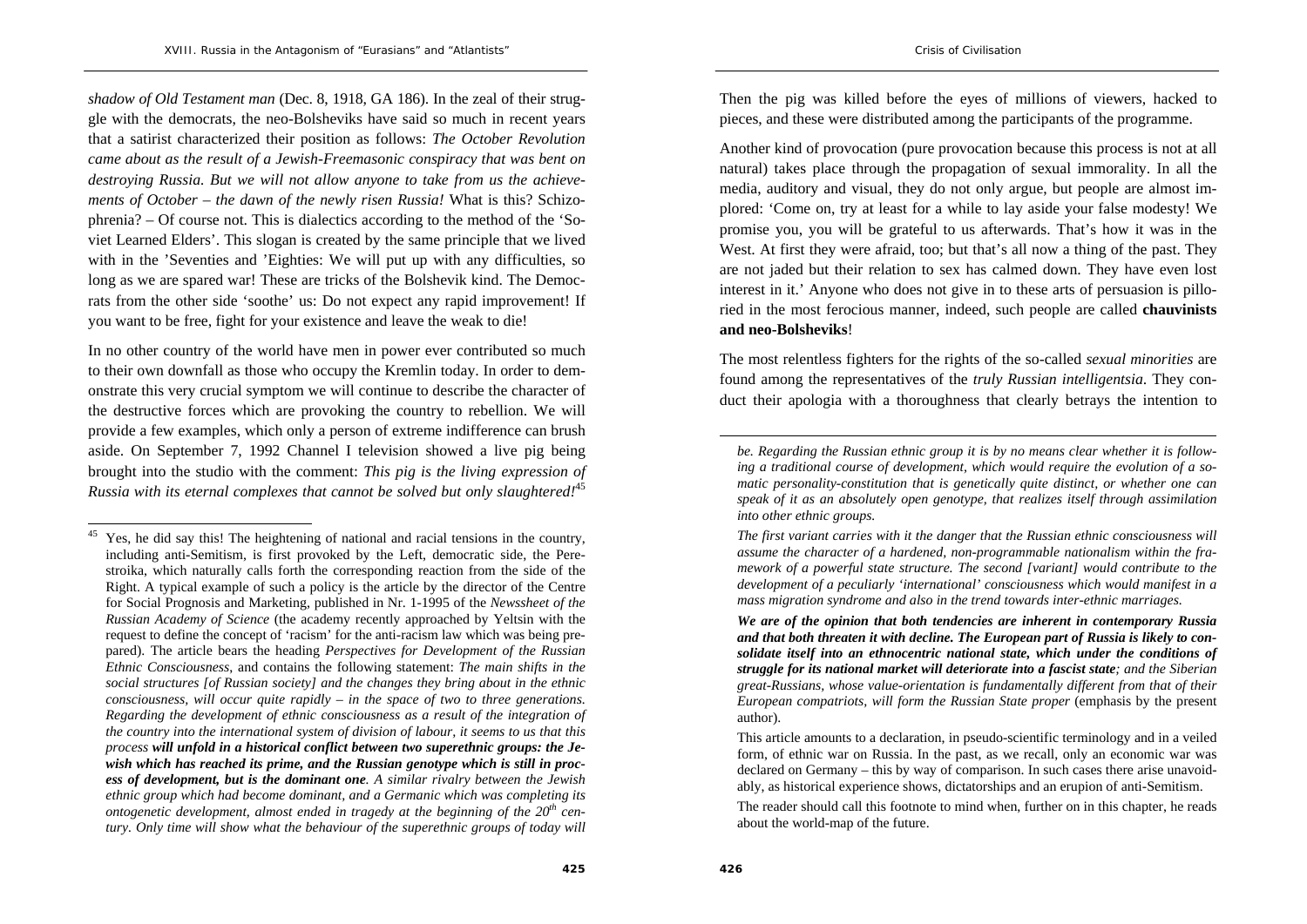make these *minorities* into the 'majority'. Let us illustrate this with an example from one of the TV programmes dedicated to the re-education of the youth, to their liberation from the *eternal complexes* of Russia. Usually the round-table discussion of a club appears on the screen. The participants are for the most part representatives of these *minorities*, an 'expert' is invited and an adroit journalist mediates between him and the audience. In one of these broadcasts he asks an elderly gentleman of honourable appearance:

- 'How often have you loved?'
- 'Twice' the man answers.
- 'Which of your love relationships was the more intense?'
- 'The second.'
- 'Why?'
- 'I loved a man!'
- 'Bravo!' calls the journalist and the audience applauds.

There follows an interview with a lesbian and a conventionally religious girl professing to the faith. The first utters, one might say, wisdom that is ready for print, the second can only produce a helpless stammering. Then follows the report of a young married couple living with another couple. The man relates (with decided frankness): 'When my friend satisfies his sexual wishes with my wife I feel lonely and left out, therefore I unite with his wife. But if I unite with another woman, my wife is present in a mystical way, and therefore this is not unfaithfulness.'

Then follows the comment of the 'expert': People who give their love only to one other person are usually psychically disturbed. The age between 7 and 14 years is the most beautiful age for sexual love. Take a leaf out of the book of Romeo and Juliet!

The famous 'sexologist' Igor Kohn (an ex-communist and a 'luminary' of Soviet sociology) writes in one of the leading newspapers: *The level of homophobia in Russia* (i.e. the negative attitude towards sexual perversions) *is the highest in the world. … it is a phenomenon of the same kind as racism, and not admissible in a democratic society!* The newspaper reports further that in August 1992 Kohn organized an international gay and lesbian conference in the

course of which the Russian gays (again: what have the Russians to do with this?) *gave a brotherly slap on the shoulder to visiting gays from America.*<sup>46</sup>

This is *the moment of truth*, as lawyers say. It is the end result that the worldwide hysterical struggle against racism is striving to achieve. The aim is **to force** humanity into the life of immorality which, as prophesied long ago, will herald the approach of the Anti-Christ. And the impression grows that it will not be long before someone who tries to prevent a sexual criminal from seducing and violating a child (or adult) risks prosecution on the grounds of racism. Such incidents occur daily in the Russian schools.

So far such types can still be chased away, but they cannot be legally charged. But if the process of 'democratizing' carries on in this way, then the teachers and parents who try to protect their children will be brought to justice. And the West is still surprised that the Russians lend so little support to their 'liberators' Gorbachev and Yeltsin?

This is how conditions in Russia are being 'stirred up', 'brought to the boil'. In the past, in Russia before the revolution, nationality was never a matter of importance to the intellectuals. Spiritual awareness and a high ethical standpoint, enthusiasm in the defence of the ethical foundations of life were the factors that counted above all.

What is happening today can be summed up as: the devil's merry-go-round. You can change your seat as much as you like, but so long as you are on it, you move according to its laws. On this 'merry-go-round' one thinks of everything. You have had enough of 'dictatorship'? – Well then, shift over to the 'democrats', but close your eyes to the destruction of the country, to famine and wars. Do not take offence at someone preaching ethics today, who was recently a professional criminal, and who only yesterday had a razor in his pocket, but today employs a ring of bodyguards and owns a mansion on Lake Geneva. Keep calm as you read how child-trade for brothels is flourishing, and do not take to heart the fact that contempt for the human being issues today from the liberals in power. Hope that one or the other victim will escape this cesspit; just fight 'in free competition' for your own place in the sun of freedom. Of course, there is not room for all, but that is the price of democracy: *May the unlucky one weep and curse his fate* (Pushkin).

<sup>46</sup> Newspaper *Moskovskiy Komsomolets*, Aug. 15, 1992.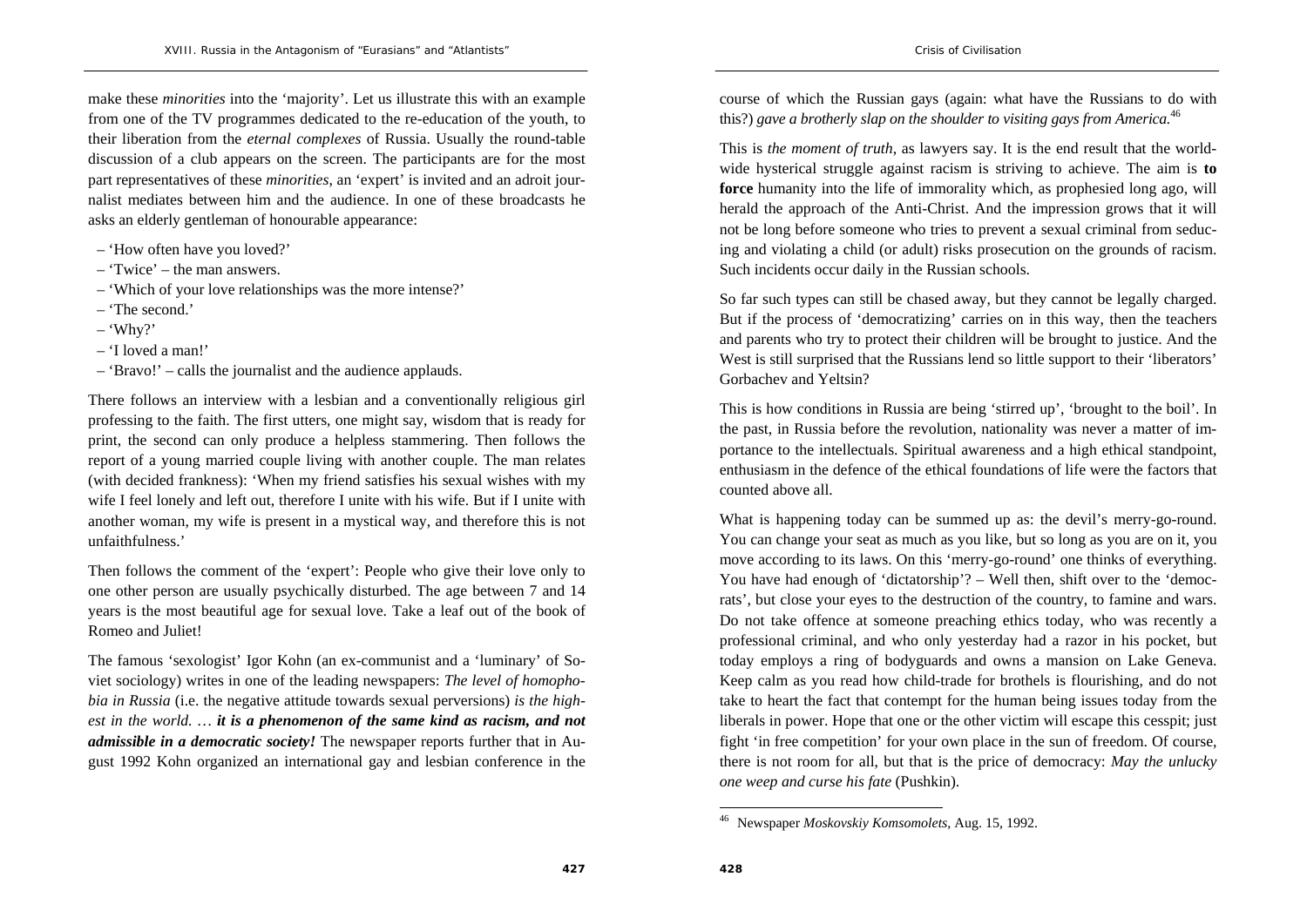If you want Russia to continue, and you appreciate the fact that its peoples used to live in peace, that there was no nationalism, that healthcare and education were free; if you like the material situation of the last twenty years, won by dint of terrible sacrifice, where, after all, no-one was allowed to go hungry or starve to death, then join the 'communists'. Stand beneath the red banner on which Lenin and Stalin are again united, hear how 'concerned' the KGB generals are about the interests of Russia, etc.

If you support friendship with Germany, then go to those who are today developing a new theory of 'rulership of the seigneurs'; etc. $47$ 

But if someone asks: Is it not possible for Russia to remain undivided; after all it is not an Imperium; and can it not, at the same time, manage without the Bolsheviks? Can one not improve the economy without passing it from the hands of the party-nomenclature-Mafia to those of another Mafia? Can we not maintain at least the earlier, very modest standard of living under the conditions of the 'Perestroika'? Can we not belong to the democrats without destroying the fundamental ethical values of society? – The person on the 'merry-go-round' will always receive a negative answer to all these questions. And no-one, neither democrats nor 'Bolsheviks' nor 'Eurasians', will explain to him why it is impossible. Not because they don't know. On the contrary, all know only too well how Russia's situation could be improved, how it could be turned into a blossoming, free and independent country. But then there would be no need for all these 'left', 'right', 'centrist' and 'half-centrist' directions within the parties. And each of them says: 'Oh, let Russia go to the devil, and all its peoples with it, if our party has to give up power for the sake of its well-being.' It is easy to

understand why they think so. Russia is no needle in a haystack. It is an important figure in the world-wide game in which everything is staked upon one main factor – **the human soul itself!**

For a clear-minded person today there is no more important task that to find a way to get off this devilish 'merry-go-round'. Only then will its true nature be revealed to him. This will bring with it great inconvenience. One is forced to admit to oneself that in the modern world hardly anything exits that is entirely good or entirely evil. The 'chaff' has constantly to be sifted from the 'wheat'. But only the path of understanding, of the ability to distinguish, can lead today to a true brotherhood of man.

The ideal aim for the association of human beings must be ethical individualism, with its chosenness only on the grounds of spiritual development, with its democratism which is understood to be love of one's fellow-man, with its striving for freedom which leads the human being to act towards others as he would expect them to act towards him.

Sooner or later associations of people of this kind will really come about. They will not write statutes or form central councils or power institutions of charismatic scoundrels. *God is above us, and ethics, love and spiritual freedom are in us* – these are the words that will grace the non-material banner of this highest order of humanity. On the path to this union, mountains of ignorance, fanaticism, evil and hatred are piled up. And only *he who endures to the end*, as the Gospels say, *will be saved*.

Will Russia's strength last out? We must say that we **do not know of a single group or party, or intellectual or spiritual centre of forces that would give even the slightest ground for hope.** In the petty warring of the parties one can see through the fog of the political pluralism that is presented for show, the Bolshevik struggle against those who are connected to Yeltsin, as the one and only reality.

 $47$  Here we would add some passages from the 'centrist' (essentially Left-wing) press which characterizes the situation in the country (we have already said that once in a while reasonable voices can be heard): *The nation will not accept this outrageous appropriation of its wealth. It will not accept that billions of dollars flow into private accounts in foreign banks, that its hard-earned personal savings become worthless, it will not accept the new masters … We are not only on the brink of hunger, cold and dictatorship, but of mutual extinction. We stand before the threshold of a gigantic human meat-grinder … Well, here they are, the symptoms of catastrophe: in the ideology a thinking that puts extreme emphasis on confrontation, aggression, readiness for mutual destruction; in the economy the market of speculation and protection rakketeering; the bureaucratic privatization that underlies the appropriation by the new ruling elite of the wealth generated by the people; in politics, the re-forming of the neo-totalitarian system* (*Independent News,* August 22, 1992).

Once in a while it comes about that the forces of evil neutralize each other in their struggle. This did happen once, when the unleashed luciferic passions within the legions destroyed the ahrimanic magic of the Roman senate. It is highly probable that Russia is facing something similar. The unleashed worldforces of evil will cancel each other out. But this path is terrible, so terrible that, as the saying goes, one would not wish it on one's own worst enemy. Only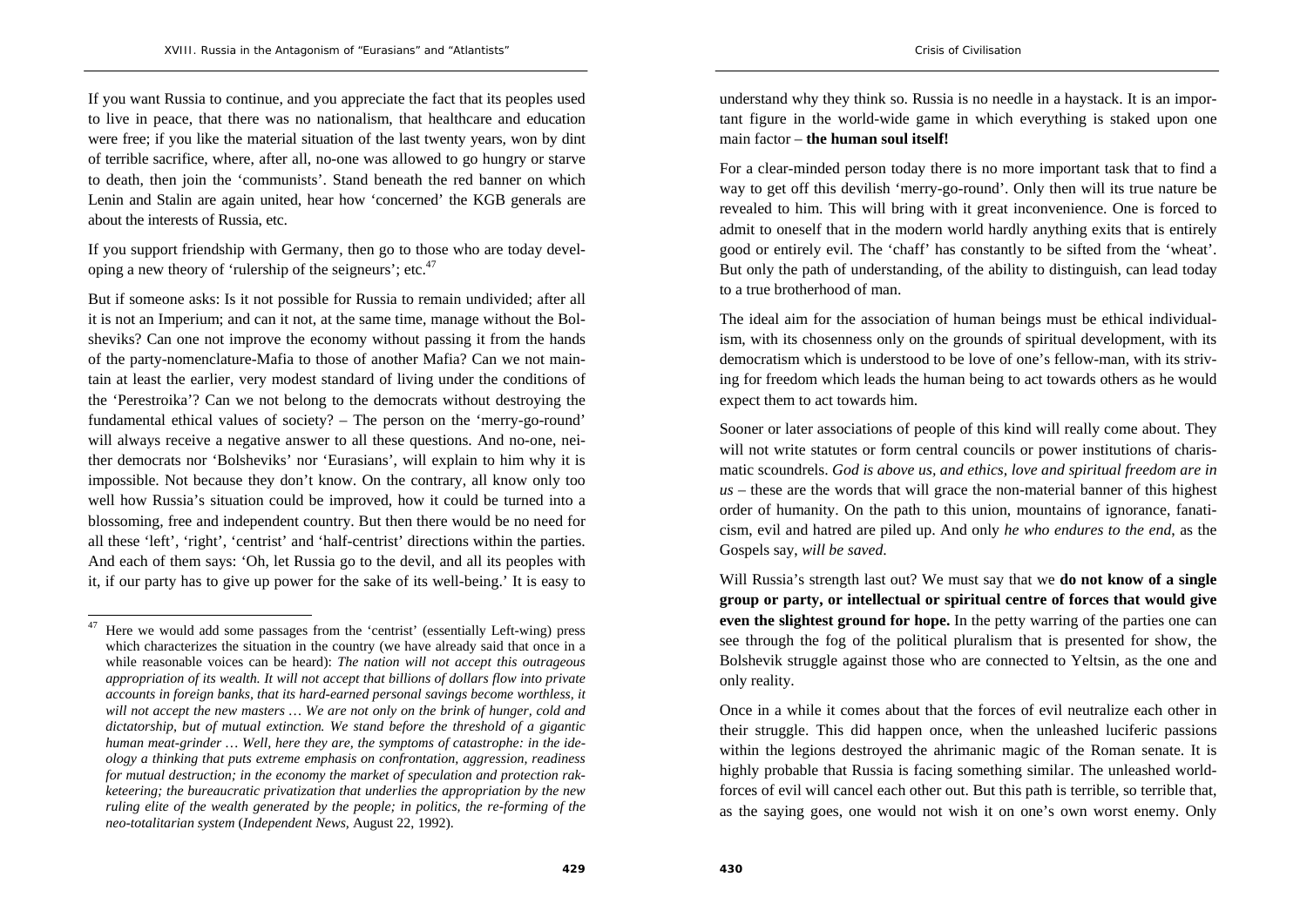through trust in God will one endure the trials that await us. But in this trust one cannot sit back and relax; one must rather build up an active, concrete and real relation to the spirit.

 $\frac{1}{2}$ 

Future generations will say (if they exist) that the Bolshevik dictatorship was the last one that was able to hide its own misdeeds. After this, evil comes out into the open in a flagrant and cynical way. And it is always the same evil that has existed in the world since October 1917. The 'stirrings' of change that now take place on the surface, do not affect the depths. But when we look into the depths we realize that *Leninism too [has] … a peculiar kind of initiation science … In Leninism the cleverness of the human animal, the cleverness of human animality is working up to the surface of human development … Lenin, Trotsky, and similar people are the tools of these ahrimanic forces. This is an ahrimanic initiation that simply belongs to a different world-sphere than ours. But it is an initiation which bears within it the power to eliminate human civilization from the earth, to eliminate from the earth everything that has formed as human civilization.* 

*We have to do here with three directions of initiation: two of which are on the plane of the development of humanity, while one lies below this plane, but is immensely strong in will – an initiation with almost unbounded strength of will*  (June 13, 1920, GA 197). By the two other initiations Rudolf Steiner, who in this case is speaking only of those of the darkness, means the initiation of *Jesuitism* and that of the *secret societies of the West*.

This is how the initiation of Leninism was at first, but later, when the luciferic element of Jesuitism combined with it, the unmistakably ahrimanic character was lost. Rudolf Steiner is really speaking of this when he alludes to a **third** line of initiation next to the other two. He does not directly identify it as asuric, for then he would have been obliged to develop this theme. He wished to avoid this, in order not to bring to people's consciousness too much of what was still barely emerging at the beginning of the century.<sup>48</sup> It is different now at the end

of the century. Today it grows increasingly apparent that the anti-synthesis of ahrimanic and luciferic initiation in the Asura sets itself over against the highest synthesis of the two ancient paths of initiation (the Apollonian and the Chthonic, Dionysian), which was realized in Christ (cf. Fig. 9). Each of the former is, by itself, evil enough. But in synthesis they represent an extraordinary danger to the existence of our planet as such, as already described by Rudolf Steiner. Thus **there is no alternative** to the wish of human beings to overcome and eliminate Bolshevism. Unfortunately, it lingers behind as a kind of 'deposit' or 'remainder' in the occult-political 'accounts' of the forces active in the world today, which are dedicated to evil alchemy. The 'deposit' of the 'Perestroika' cannot be dissolved either on the Romanic or the Anglo-Saxon side. It was clearly manifest already at the Allied conference in Yalta, also in Potsdam, and in the course of the Nuremberg trial. The 'Nineties have shown that there is no-one able to remove the 'living corpse' of the initiate of a worldsphere alien to humanity from the mausoleum, and bury it in the earth. Even if it is removed, it will not be difficult to hide it in the 'catacombs' of the special centre of luciferic-ahrimanic initiation, and from there continue the 'sessions' of the 'eternal politburo'.

Today there is no reason to doubt the truth of all this, and no further proof is needed from our side. In March 1997 (No. 12) the journal *'Zavtra'* press organ of the 'Polarians' (the 'Eurasians') published an article from which we quote. It says: *To many observers, analysts and politologists the demand made by Yeltsin during a news conference, to remove Lenin's remains from the mausoleum, appeared unexpected and strange.* 

*Some saw it as an attempt, through the highlighting of these old questions, to divert public opinion from the real problems and guide it to the level of archaic discussions.* 

*Others interpreted this statement as an intensified anti-communism on the part of the former first secretary of the 'Obkom*' (Regional Party Committee) *and candidate for membership of the Politburo, as a routine attack on 'the Reds'.* 

*Some sighed with relief, as they believed that this heralded no less than the restoration of the monarchy and the ascent to the throne of a new Tsar.* 

Only in the restricted circle of those who were founding the Christian Community – a circle of mature Anthroposophists – did Rudolf Steiner indicate in 1921 that one can experience the hordes of Sorat *in that which [is forming] as a core in the realm of* 

*Bolshevist domination, and which [is striving] to incorporate itself into the entire development of mankind* (Sep. 29, 1921, GA 343).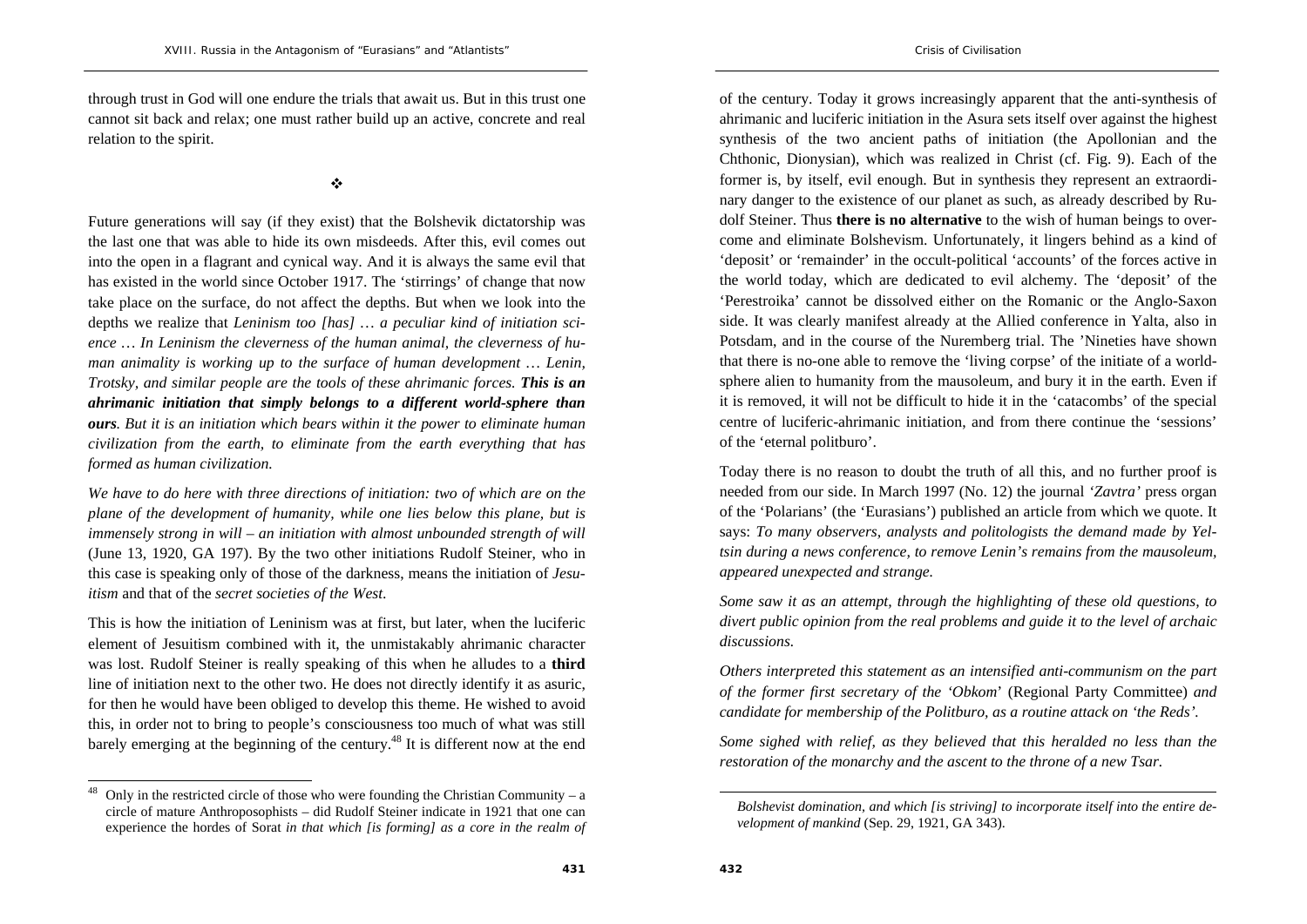*But there is yet another interpretation of this event. In addition to the usual, clearly recognizable history familiar to analysts and politicians, journalists and adventurers, there has always been another, parallel history. It is esoteric, occult:* 

*The Egyptian priests and Tibetan magicians, the Templars and Rosicrucians, the Freemasons' Lodges and the secret societies such as the 'Grand Orient' and the 'Green Dragon', Rudolf Steiner and Cagliostro.* 

*It is just this occult history which provides an explanation that is easy to grasp, for all the irrational, inexplicable and apparently meaningless sides of official history.* 

*What, then, is the reason why Yeltsin suddenly remembered the remains of Lenin, and unexpectedly an argument arose about the remains of who-knowswhat deceased persons found near Katharinenburg?* (these are the alleged remains of the Tsar's family.)

*Could it be that the state authorities despaired of their ability to break Russia's back with the usual familiar means (the non-payment of wages, privatization, collapse of industry, wars) and then decided again to resort, as it did in 1991 and 1993, to the most powerful magic ritual? Why were the monuments dismantled and the stars removed from the façades with such fervour in 1991? Only because everything Soviet was hated? Why did Chassidic Cabbalists move in a strange dance in the dark, sooty ruins of the White House deep in the night of October 5th?* 

*To esotericists and magicians it is no secret that the mummified body of Lenin has long been, not simply the remains of a human being who was once alive, but has become the mightiest energetic and mystic talisman of this strange and mysterious red civilization. And this talisman, set in a no less bizarre and strange mausoleum, where the number of surfaces, the degrees of the angles, the colour, the corners and steps were calculated by the most eminent red occultists, surrounded by a necropolis of great red leaders and warriors, watched over by gigantic glowing stars – this talisman is not dead. Its energy continues to support the pillars on which red civilization rests; and this energy slowly burns up the rotten chambers of the new power.* 

*What do the magicians want to make of the Kremlin? Do they simply aim to destroy the heart of red civilization? No. Their intentions are far more terrible.* 

*Destruction alone is not enough. They intend to replace the relic and the foundation-stone, throw out Lenin and install in his place the remains found near Katharinenburg.* 

*Even if we assume that these really are the remains of the murdered Tsar, from the mystical point of view they wish nevertheless to replace the stronger (the victorious red, the talisman that murdered) with the weaker (the murdered, the defeated). Whereby they not only weaken Russia's mystical pillar, but quite simply hew it away at the bottom and incline it like the Tower of Pisa.* 

*And supposing these remains belonged to some nameless individual or frozen forced-labourer?! It would be terrible to build up the Russia of the third millenium, right from the beginning, over the remains of a cave-dweller, a forced labourer or an Old Testament Rabbi.* 

Rudolf Steiner describes the spiritual reality that stands behind the phenomenon of Leninism. In the East, he says, which begins at the Volga, service of the Gods was gradually replaced by the worship of idols. (We would add that both, Lenin and Kerensky, came to the world on this border, that many things began in the town of *Simbirsk-Ulyanovsk*.) Northern Asiatic, Eastern magic, i.e. **shamanism** (to which, according to the 'Eurasians', Christianity owes its success) and sorcery are practised by certain ahrimanic **etheric-astral** beings. *Throughout Siberia, through Central Asia across the Caucasus, there whirl about, in the sphere immediately bordering the earthly, terrible ahrimanic, etheric-astral beings, who practise an ahrimanic magic that has been transferred into the astral and earthly realms. It works infectiously on human beings.*

Meanwhile in the West there *arose the beings of an astral world* who absorb into themselves everything that has been developed there as dialectics, logic, the *human sense of well-being* which we acquire in sens-existence, and also as *religious life*. These are the beings who*, out of the astral plane, caused the Lenins* (who had the inheritance of shamanism in his blood from his father's side) *and their comrades to be possessed by them*. Rudolf Steiner explains further that these two orders of beings strive in the region extending West of the Urals and East of the Volga for a kind of *cosmic marriage whereby they strive towards each other in all cosmic voluptuousness and create a frightful, clammy astral atmosphere, again causing human beings to be possessed by them.* The beings of shamanism appear in imagination as something *between bears and goats* (recall how Margarita Voloshina describes her experience of the 'dicta-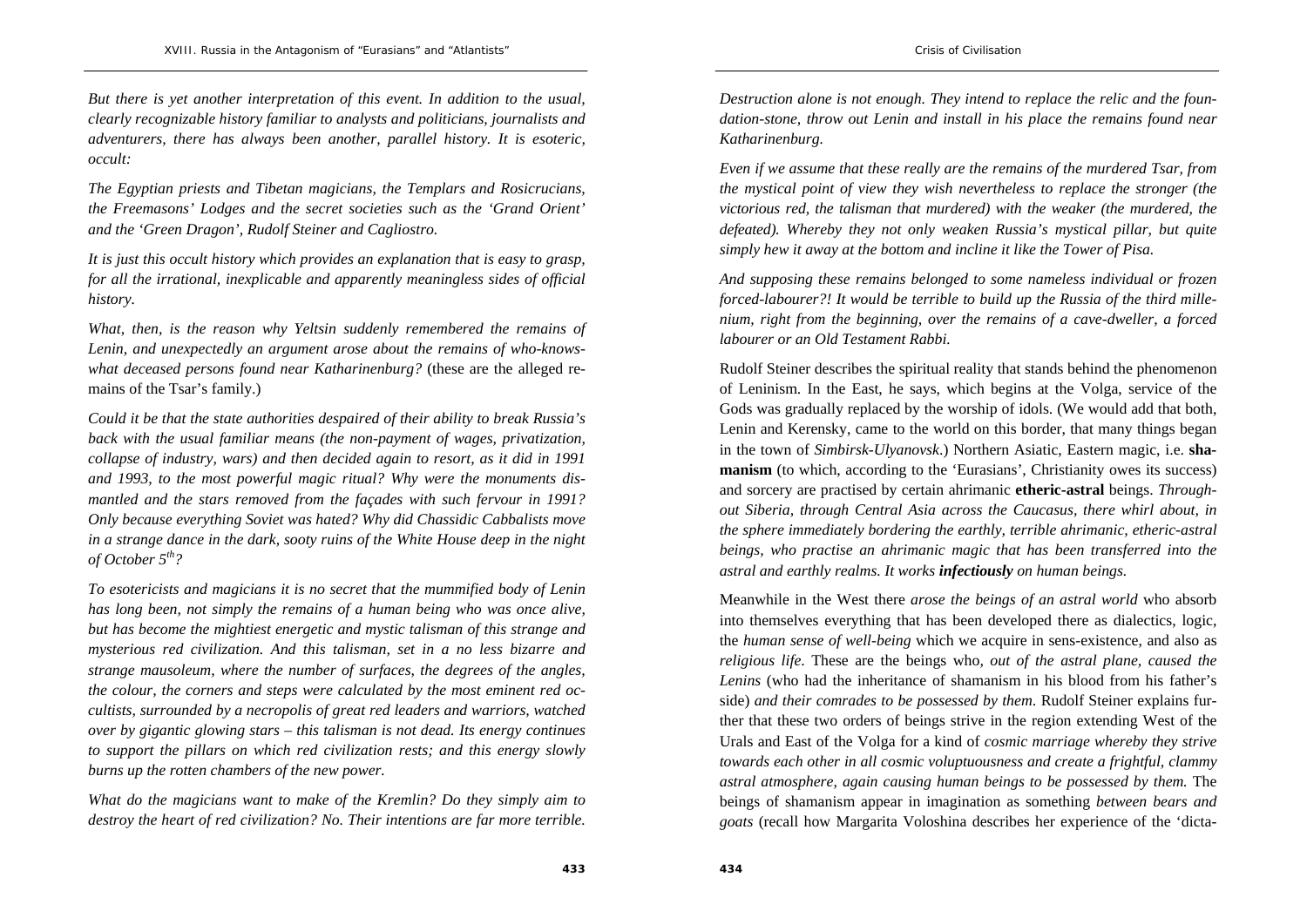tors of the proletariat' in her book *The Green Snake*), but with entirely unclear head-formations. The luciferized beings of the West have the form of ordinary intellectual heads<sup>49</sup> that fly in the astral world from West to East. In the region between Volga and Urals the headless *bear-goats* – bodies without heads – strive towards the heads without bodies coming from the West and merge into one being (cf. July 15, 1923, GA 225).

Much of what has taken place in Russia since 1917 is rooted in this imagination, as in an archetypal phenomenon. There are three things that we need to explain here in more detail. Firstly, the luciferized abstract intellectualism of the West (it is not by chance that the 'democrats' are accused of continuing to think Marxistically). Secondly, the ahrimanized shamanism standing behind the 'Eurasians'. In the above-mentioned lecture Rudolf Steiner speaks of the *beargoats* as the degenerating former satyrs and fauns of antiquity, who have settled in the East. This is why the 'shadows' of the Roman Imperium seek support for the new ideology with them in particular. The third kind of beings at work within political occultism do not simply bring beings of luciferic-ahrimanic nature into reciprocal activity, but into a **symbiosis** of polar opposite forces. This is made possible through an exchange of roles, whereby the luciferic beings act ahrimanically and vice-versa. From their fusion arises a species of elementary beings of an asuric nature.

The occult-political forces behave in the same way physically  $-$  as changelings – as in the creation of the symbiosis. The drawing down of humanity to the forms of group-consciousness of ancient times is accompanied by intensified intellectual activity. The intellectualism of material culture, where everything is determined by measure, number and weight, is engulfed by erotic licentiousness and criminality that refuse to accept restrictions of any kind.

But the National-Bolsheviks intend to put a stop to all this, and they do so dialectically. Their ideal aim has been described by George Orwell and K. S. Mereshkovsky. Gregory Klimov has set out the religious-ideological principles that have long been practised. The books of all three authors are not utopias or anti-utopias. They merely register **the fact of the premature emergence of the 'evil race' of mankind**, spoken of by John in the Book of Revelations. **Premature, because the** *good race***, for which the impulse was given by Anthroposophy at the beginning of the century, has not yet arisen**. There is much that those have neglected to do, whose duty and immediate task it was to make spiritual science their own, in order to bring it into effect in all spheres of life. In addition to this there are objective factors that have prevented its realization.

This is the inner nature of today's crisis. The situation is not without hope if humanity does not reject the helping hand of the Divine Hierarchies that is held out towards it through the work of Rudolf Steiner.

# **Russia in the Games of World-Politics at the Turn of the Century**

If we do not know the past it is impossible to understand the present. An understanding of the present provides the basis for an objective discussion of the future. Concerning this, much is written today, but here relationships of cause and effect must concern us above all.

The global factor of world-wide relations that has emerged in the '90's, brings with it the complete collapse of the power structures that prevailed hitherto. As a result of this, in the former mutual confrontation of Europe and America, that factor has now disappeared which once paralyzed the 'independent will' of Europe, for even internally the USA stands before many questions that are difficult to solve.

The well-known American politologist R. Cohen stated for example that since the end of the 'cold war' the Americans have fallen into a nation-wide depression. *When the Soviet Union fell apart* – he writes in the Washington Post – *the Americans lost more than an enemy; we lost a fellow-warrior engaged with us in the search for the meaning of existence.* 

If we see no meaning in life, then of course life cannot continue. Consequently, America seeks for it with increased intensity. As always, that meaning can only be something of a quite arbitrary nature, anything but the true meaning of human existence. Amnon Reuveni reported in a very interesting article in the weekly *Das Goetheanum* on Sept. 28, 1993 (No. 48) on the direction followed

<sup>&</sup>lt;sup>49</sup> These heads of the 'head of state', the busts in the shape of a super-intelligent head, have inundated the whole all of Russia. And still today it proves extremely difficult to get rid of them; they constantly flit across the TV screen when the various political events are being broadcast. Before the 'Perestroika' they were often painted on huge surfaces along the streets, and this created the optical illusion of a head flying through the air.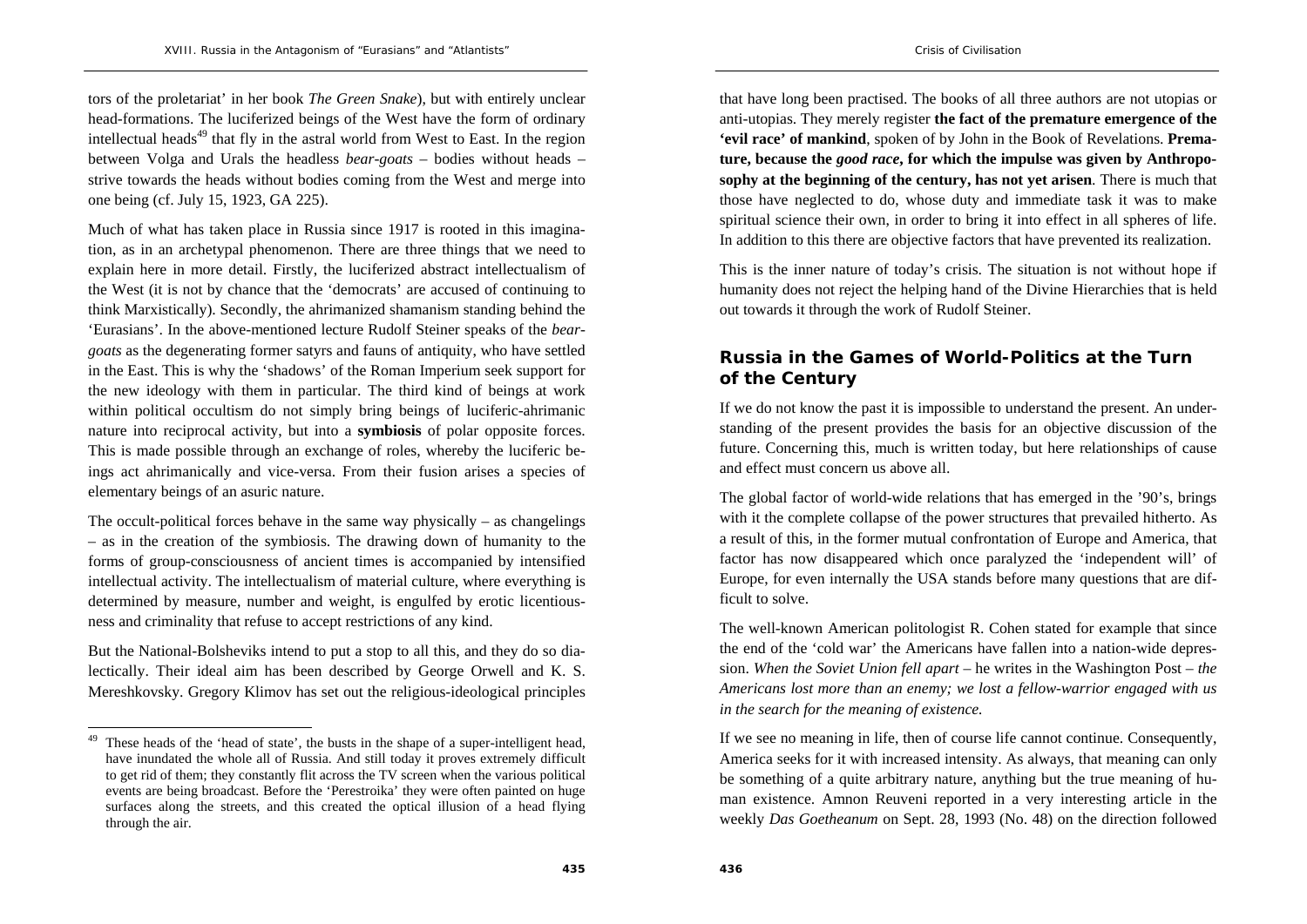in the American search for the meaning of its future existence. He writes that the influential American journal *Foreign Affairs* published in the September issue of 1993 the article *The Clash of Civilisations?* by Harvard professor Samuel P. Huntington. Reuveni compares it to another, published in the same magazine in July 1947, that characterizes the beginning of the 'cold war'. He concludes that in the recent work we are dealing with a publication of the world press that expresses under the mask of a private opinion a global political doctrine which is to be realized in the future. In which case such an article is nothing other than an instruction for certain political forces to act upon.

Samuel P. Huntington's article was also reported on in the Russian press, namely in the democratically oriented newspaper *Moskovskye Novosti* ('Moscow News'; No. 10, March 1994), which published quotes from the article, an interview with the author, and the ten main theses that characterize Huntington's overall attitude, as well as the map contained in his article, which shows the line of the future 'watershed' between West and East. It is of special interest to us that Huntington too should put forward this opinion. He explains that Russia belongs, not to the European, but to the Euroasiatic civilization. The 'iron curtain' that



separated us from the West disappeared with the end of the 'cold war'. But with Europe no longer divided ideologically, the boundary between the cultures has arisen anew: Western Christianity on one hand, Orthodox Christianity and Islam on the other. Huntington considers the boundary to which Western Christianity extended up to the year 1500, to be the most important dividing line in Europe. This line follows today's Russian border with Finland and the Baltic States, cuts through the middle of Belorussia and the Ukraine, separating Western Ukraine with its mostly Catholic population from the Eastern Ukraine, populated mainly by Orthodox Christians. From there the dividing line moves sharply to the West, separating Transylvania from the rest of Romania, and then passes through the former Yugoslavia where it almost corresponds with today's border between Croatia and Slovenia on the one side and the rest of Yugoslavia on the other. In the Balkans this line coincides with the historical boundary between the Habsburg and Ottoman Empires. To the North and West of this line the nations are Protestant or Catholic. They have a common historical past: feudalism, Renaissance, Enlightenment, the French Revolution and the industrial revolution. Their economic level is generally higher than that of the countries lying to the East. They can today, Huntington believes, reckon on greater inclusion in the economy of unifying Europe. The peoples to the East and South of the line are Orthodox or Muslim, and it is highly unlikely that stable democratic systems can be established there.

And Huntington warns: *If the Russians, once they no longer behave like communists, reject the model of liberal democracy and begin to behave as Russians and not as members of the West, the relationship between Russia and the West could again become distant and laden with conflict … The velvet curtain of culture has replaced the iron curtain of ideology as the critical dividing line in Europe. As events in the former Yugoslavia show, this is not merely a boundary of differences, but at times also a boundary of bloody conflict* (emphasis by the present author).

*Moskovskye Novosti* characterizes S. P. Huntington as a 'bookish scholar', but one should say that the main problem lies in the fact that all Western political doctrines born in the occult Orders and brotherhoods have an artificial character. They are used as guidelines for that political action which turns the world into new rivers of blood. That is why all thinking people have every reason to pay careful attention to what, in all parts of the world, arises out of decadent political occultism.

In the article mentioned above, Reuveni compares the map of the world printed in 1990 in the English weekly *Economist* (Sept. 1 Issue) with that which appeared at the end of the last century (Rudolf Steiner also referred to it) in which the political future of the world is illustrated in a half-humorous and halfserious manner. Russia appears on the 1990 map with a strange outline (as with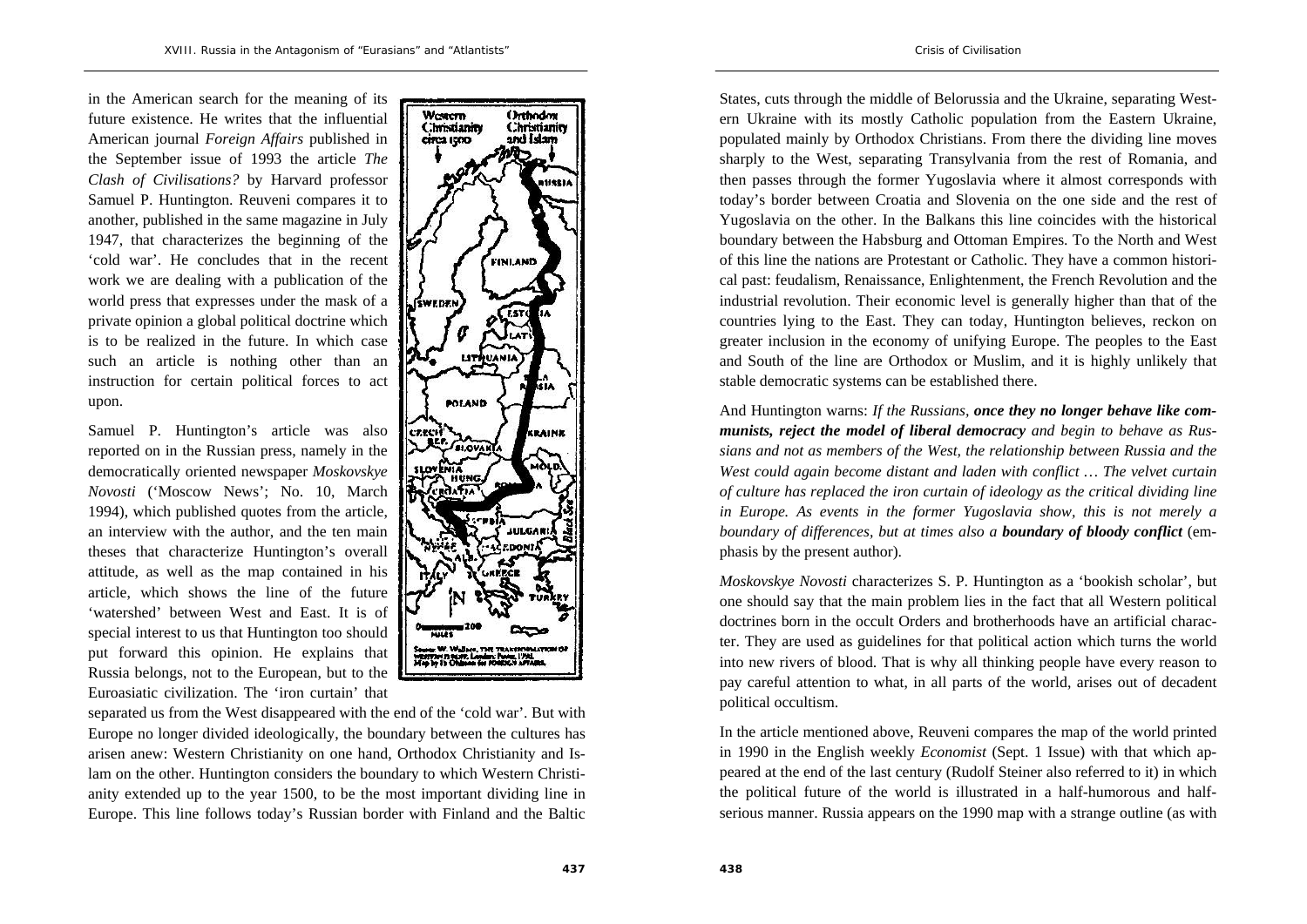Huntington) towards the South-west, and without the Baltic Republics (drawn thus already in 1990), and is marked 'Eurasia'. In the European section we see a figure in Orthodox vestments – apparently a symbol of the power expected to prevail here. In the Eastern part, Siberia, dancing Cossacks are portrayed as a symbol. Developments over the last five to six years in Russia, Europe and Asia give us ample reason to assume that this map represents *a guideline for action*. We will try to give further reasons for this point of view.



Cartoon from a Russian Newspaper. The placards bear the following slogans: **'1985: Thank the CPSU!' – '1995: Thank God!**

The creators of the 'new world order' formulate their task, so to speak, in general terms; the detailed interpretation rests with the 'natives' of the countries and continents concerned. The newspaper *Rus' Dershavnaya* ('Mighty Russia'), as press organ of the Moscow Patriarchy, has 'uncovered' the meaning behind the figure of the patriarch – i.e. what Russia can expect if a nationalorthodox dictatorship is installed. We read the following in No. 3/1994: *There is no state Church, but the state can be Orthodox … the national element is a quite indispensable part of the Orthodox world-view …* Then something puzzling follows: *If the potential of national wrath* (against the people of the 'Perestroika') *is realized in a purely nationalistic way, no space will remain for the imperial world-view. The Russians will close themselves off within their borders and begin to expel the immigrants … [We] need … the orthodox elite … without delay! – orthodox and Russian superiors … We must venerate the Church elder, the head of the brotherhood, the leader of the nation and army and obey him no less than we do the councillor, the minister, the mayor or the chief of police* (!). The *Russians are entitled to their own guards, and the Orthodox to theirs. The Russian [needs] daily education in the absolute veneration of his professor and teacher. The Russians need, not intellectuals, but a ruler.*

This is Jesuitism in its present manifestation in Russia, fashioning the new ideology of totalitarianism. Just as every ideology needs a classic author, so in this case the outstanding Russian philosopher and politologist Ivan Ilyin is used (obviously in a very distorted form). The sentences quoted above originate in a lecture given during a conference devoted to his work.

When the brotherhoods gradually lost control over the 'socialistic experiment' in the '20's, they handed it on to the Jesuits. The same is happening again today. Then we would have to reckon with the setting up of an 'orthodox inquisition' in the medieval style, **which would lead orthodox Christianity into the abyss**. Concentration camps will be awaiting the mass of lay people, the Neo-NOP men will be shot, KGB members will replace the red five-pointed star with the crucifix etc. In other words: **'Orthodox fundamentalism'** awaits us under the banner of the 'Orthodox Monarchy', accompanied by a new wave of terror.

Deeply religious Russians warned already before the 'Perestroika' period: 'Now the Communists forbid the people to go to church; the time will come when people will be forced to go to Church – but one must not go then, because the Anti-Christ will be enthroned there.'

My God, are we to expect another bloodbath? And not only ourselves, maybe? Behind the colourful and, at first sight, even contradictory rhetoric of political phantasts, the same idea as that described by George Orwell forty years ago appears again and again: the idea of world government according to the 'laws' of 'evil dialectics'. Precisely as shown on the map from the *Economist*, which originates in circles of Anglo-American politics, and in which five continental national-political blocks, *civilizations* – as S. P. Huntington calls them – appear.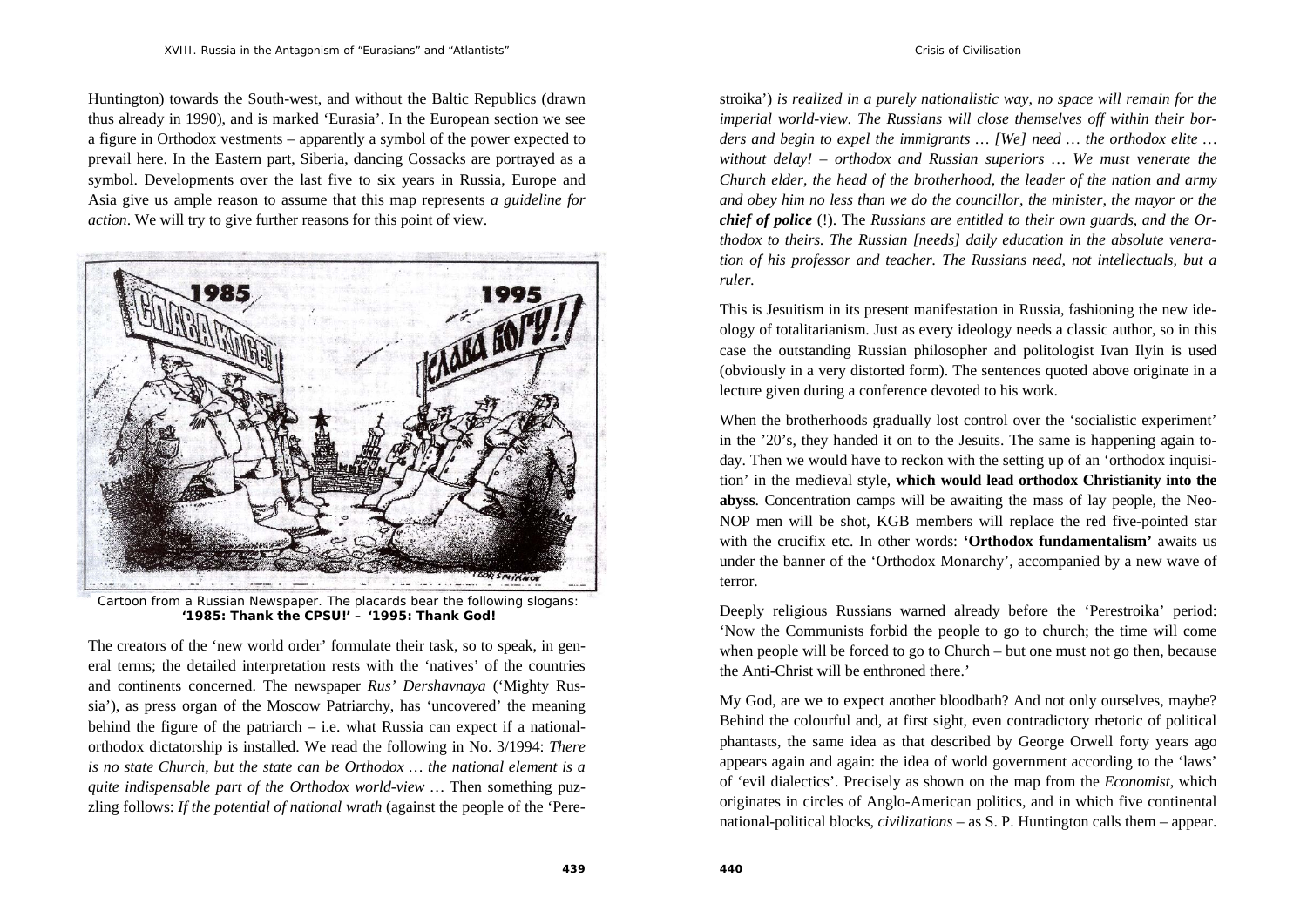Between these blocks the principal conflicts will, in his opinion, unfold in the near future, and will be longer and more destructive than those within the individual *civilizations*.

Is there any means to prevent this catastrophic world development? Theoretically  $-$  yes; but in practice  $-$  anyone reading the news with intact reasoning faculties may find an answer to this question himself.

The West admonishes the Russians: You are not allowed to behave as 'Russians'. But we behave, as though in defiance, only 'as Russians'. We should put double inverted commas, because 'as Russians' means the characteristics the West particularly dislikes, and which bear absolutely no relation to our national life, to the being of the Russian people, its traditions, its culture, its soul-nature, etc. But the West already has free rein to protest 'innocence' in whatever moment it seems convenient, to *distance* itself from Russia, to make relations with Russia 'confrontational', with the explanation that democratic political systems are impossible in Russia – as Count Kalergi wrote already in the 'Sixties. And then  $we$  – Russia in full decline and all the peoples inhabiting it – will then find ourselves caught again between two enemies of the true Russia, the inner enemy and the outer.

At bottom it is only the methods that vary, through which Russia is destroyed; they are altered in view of what was 'not completed' in the past. For example, the presumed extension of the 'velvet curtain' towards the South-west means that in the new phase of the 'experiment' the 'heresy of Orthodoxy', the 'falling away' of the Eastern Church everywhere, Greece included, will be wiped out.

Outwardly it will at first appear as if the boldest dreams of not only Slavophiles but also of pan-Slavists will come true: the 'unity of civilization', the political unity of the entire orthodox world will be restored, the 'Testament of Peter the Great' will be realized. A nuance will be added to the old dreams: fundamentalism. The occult newspaper of the Bolshevik opposition (such publications exist today) *Golos Vselennoy* ('Voice of the Universe'; No. 3-4/1994) writes concerning the present Patriarch, who is clearly not suited to be the orthodox 'Khomeini'. He is the one who is *automatically considered the Patriarch of all Russia and Soul-Shepherd of Orthodox Russians, … who for more than a year has pursued the policy of the destruction of the Orthodox Church in Russia … the policy of the gradual weakening and fragmentation of the Russian Orthodox Church, its subjection – under the cloak of 'ecumenism' – to the Vatican and* 

*the Jewish High Council ruling the world* (this is how former Marxist-atheists express themselves today).

This comes from the one side. And from the other – in the journal Ryzary Very ('The Knights of Faith'; No. 4/1994) which is published by a certain 'Fund of the New Holy Russia'– we learn that in Russia the *Church of the Mother of God* exists, *with its roots extending far back to the time of the Apostles … It is the Orthodox-Catholic Church to which Tsar Nikolai II (!) belonged … etc.*

This is ' the unity and conflict of opposites'. John, the Metropolitan of St. Petersburg and Ladoga, who recently ascended rapidly to authority and recognition, gives a preliminary summary of the situation. *Already the ancient Greeks*, he said in an interview with the newspaper *Zavtra* ('Tomorrow'; No. 10/1994), *introduced into philosophy the concept of 'catharsis', the cleansing through tragedy, … man pays for his spiritual growth through suffering.* Seen from this perspective the battles in front of the 'White House' in Moscow in October 1993 mean that *when this or that divine principle is realized in life, it unavoidably meets with the most stubborn resistance … This is no more than a hindrance occurring on the path towards Russia's rebirth.*

The Metropolitan continues: *For centuries the fundamental principles of Russian life have been determined by the motto 'Orthodoxy, Autocracy, Nation'*  (emphasis by the present author). This is, in the opinion of the Metropolitan, *the perfect threefold structure of Russian society, in which absolutism is simultaneously the political mechanism and the ethical-religious condition of society, of the Russian congregation of souls*. In other words: Our ideal is the return to the Cæsaro-Papism of the Roman Imperium, or even the social structure of Old Egypt. In this case we can only agree with the Metropolitan that the Russian people does not need any *system of rights*, since *it crowns the entire statestructure with the figure of the divinely-anointed Russian-Orthodox Tsar*.

We will not quote the Metropolitan John further, but only remark that it is basically a more intelligent and better-formulated exposition of the theme addressed in a superficial and undisguised way by the author of the abovementioned article in the journal Rus' Dershavnaya.<sup>50</sup>

<sup>50</sup> On November 2, 1995 the Metropolitan John died quite unexpectedly during an official reception in St. Petersburg. The opinion is spread abroad in the land (and this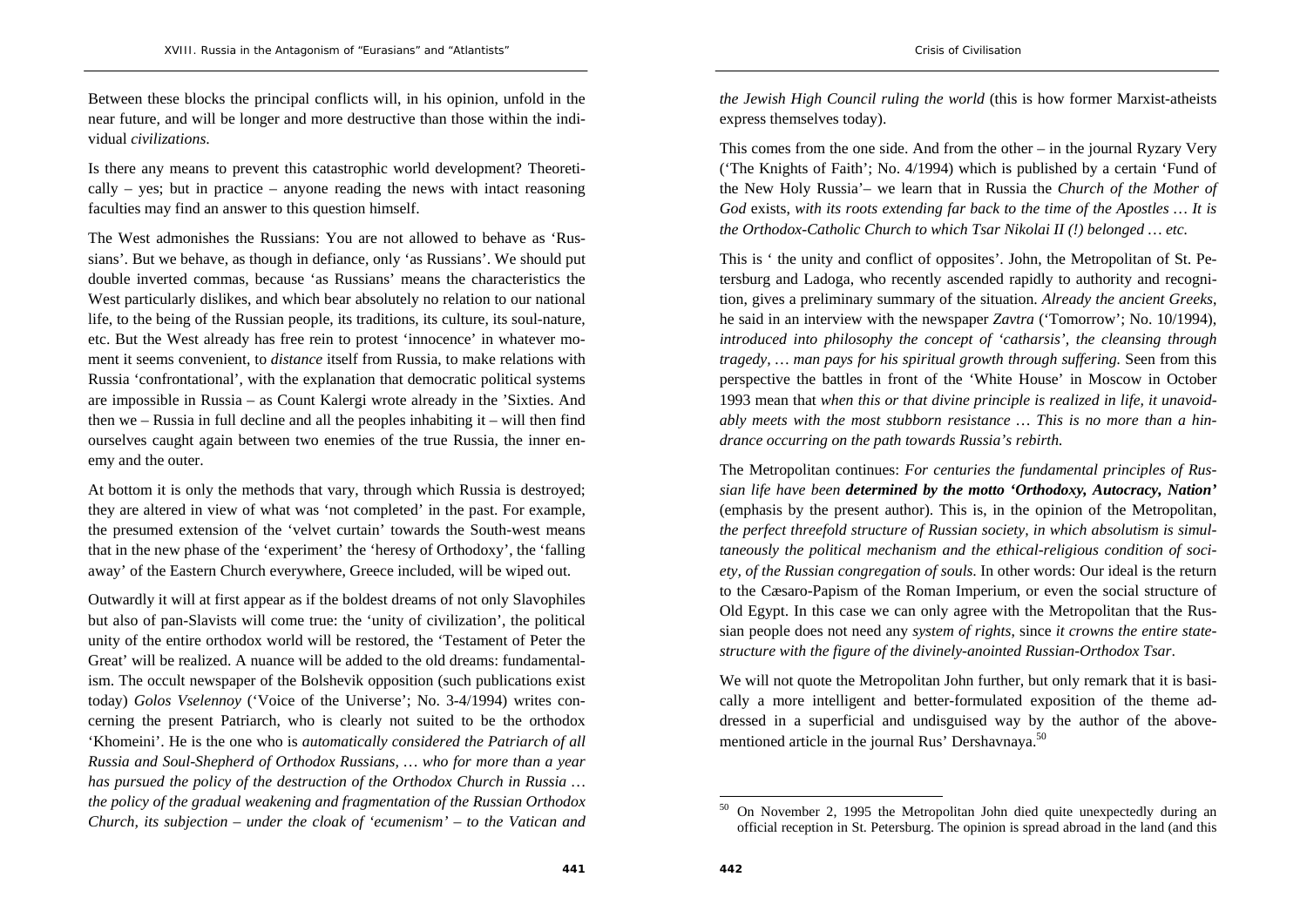And what do the dancing Cossacks represent in the Asiatic region of Russia? Our media reported at the beginning of November 1994 that the individual 'circles'51 of Cossacks had joined together in a unified '**Cossack-Association of Asian Russia**'. At the same time it was reported that Greece was willing to enter into the closest economic and political relations with the Russian Federation. And in the Ukraine one hears the following: 'If our nationalists do not want to unite with Russia, they may leave!' These are the symptoms.

It is also possible to arrive at some clarity concerning the inner structure of the emergent super-blocks of the political powers. In the article *The Image of Europe in the Making* (*Das Goetheanum*, No. 42/1994) A. Reuveni investigates the formation of a 'New Holy Alliance' under the aegis of the Vatican, embracing France, Germany and Poland. If this alliance comes about, the author writes, *all of Europe will be able to serve as a bulwark of the Roman spirit … The forming of such an axis [Paris-Berlin-Warsaw] will also be greeted enthusiastically by occult circles in the West. For the potential of cultural cooperation between Middle Europe and the East Slavs could, at least for a time, be practically suppressed*.

It is entirely possible that this will not be the only alliance in Europe. Another will arise beside it. This second alliance is spoken of in the article *Who has become a Monarchist today?* in the journal *Molodaya Gvardiya* ('The Young Guard'; No. 9/1994) which belongs to that variant of the Right opposition in which the ideology of the 'Red Pope' is brought to expression with the greatest clarity. But as has already been stressed: We merely select the facts and try to grasp them with the help of our own method. This article, which is based on Western sources, sets out to prove that there exists an intention to restore the Habsburg monarchy. *For various reasons the idea of the forming a 'Danube Imperium' in the centre of Europe has won an enthusiastic response from the Americans and from the 'European Movement'* (founded by Count Kalergi) *which is controlled by them. It is characteristic that Otto von Habsburg, as general secretary of this organization and possible Austro-Hungarian successor to the throne, embodies two seemingly contradictory tendencies. On the one hand his 'European Movement' has brought into the foreground the idea of the*  *establishment of unified states of Europe in a cosmopolitan spirit, while at the same time from the same source a call is heard, to undermine the said system through dismemberment right at its very heart. Is there a contradiction here, or is it a question of the formation of a certain 'core', whose task it is to draw in towards itself the rest of the European geo-political region?*

The article states further that the situation in Austria has changed drastically since the disintegration of the communist block. The author quotes the *Neue Zürcher Zeitung* ('New Zurich News') which apparently said that *Austria has returned to Central Europe and has perhaps become its centre.* Otto von Habsburg's intention to set up a federation of states at the border of West and East is only a stratagem. Behind it lie the political plans of the occult societies; the 'Grande Orient of Austria' and the 'Grand National Lodge of Austria' *are members of the international hierarchic stream of Freemasons. These branches acknowledge the supremacy of the two international centres of Freemasonry – the 'Grande Orient de France' and the 'Associated Grand Lodge of England'*, both of which are under the control of American Lodges. The main role in the forming of the Danube federation is played by the Order of 'Prieuré de Sion', which works, not directly, but through the Swiss Lodge 'Alpina'.

One cannot predict with certainty whether such alliances will emerge on the political map of Europe. But we can nevertheless draw a methodologically based conclusion from information in the newspapers blurted out in the heat of the battle – only of the printed word, so far – by parties, Orders and Lodges. It is the following: In the task of setting up the 'New World Order', the Jesuits and the secret societies of the West, one could also say Rome and Washington (and, in a more hidden form Moscow) work together, and at the same time each pulls in its own direction. In this, all are successful because the field of work on the entire globe is very extensive. If now on the one side an alliance arises under the protection of the Vatican, then something similar, arranged by the brotherhoods, must unquestionably be looked for on the other, and, on the third side, we must also observe, from this background, what is going on in Moscow. All these things together will then serve the new principles of world rule. However, it does not promise social harmony, either at the end of this century or at the beginning of the next.

The article by the chief of the central council of the National Republican party of Russia, N. Lysenko, can provide a powerful illustration of the conclusion we

not without reason) that he did not die entirely 'unaided'. His death represents a world-political event in any case.

<sup>51</sup> The traditional form of Cossack self-government is called a 'circle'.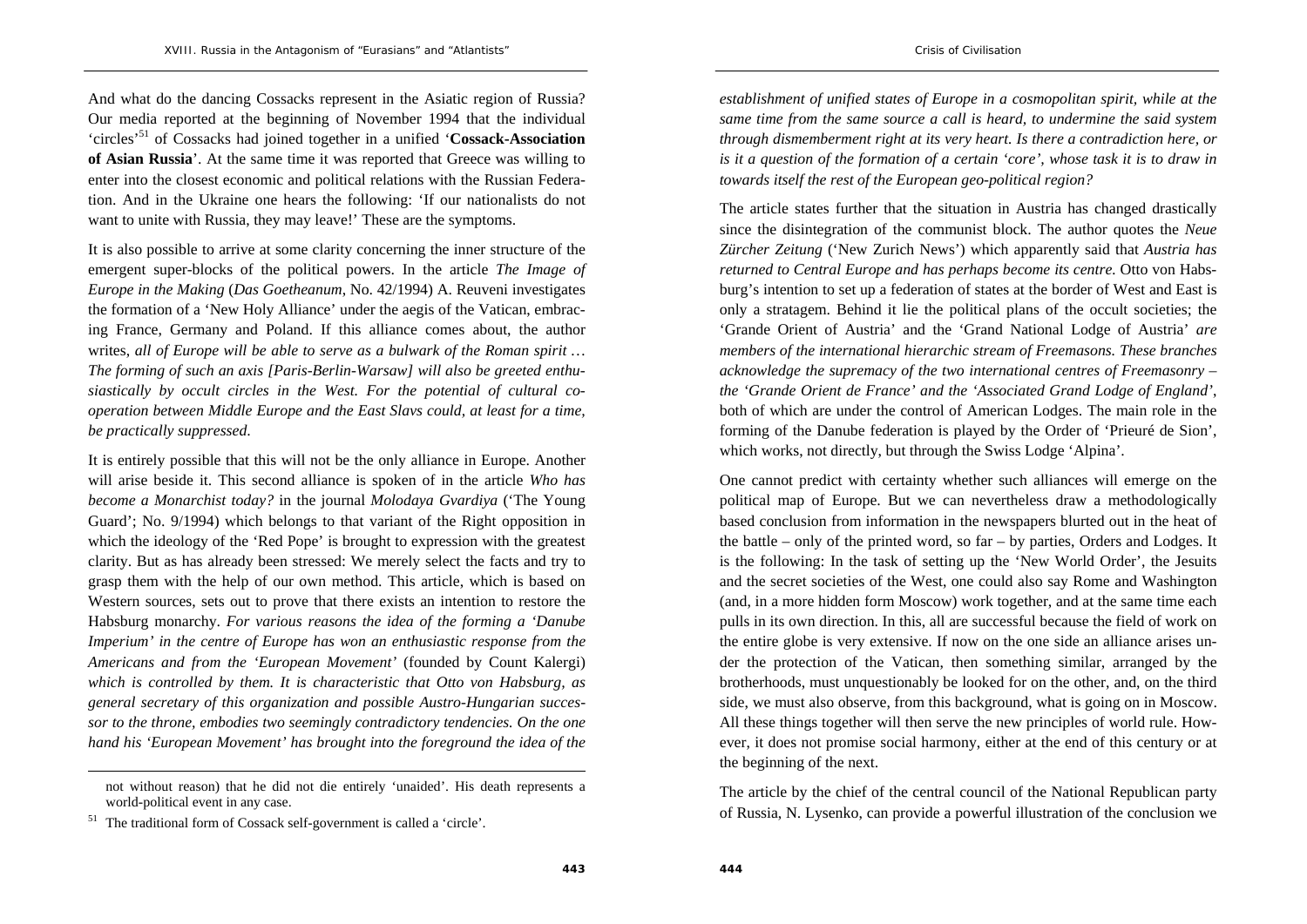have drawn. This was also published in the journal *Molodaya Gvardia* No 9/1994. Lysenko is engaged in polemics against Francis Fukuyama regarding *The End of History* and finds in it a basic error: Fukuyama, he says, founds his analysis on only two elements of social-political existence – the economic and the ideological. He does not even mention the third 'fundamental' element – the national. But it is important to realize that *the most essential antithesis in the world at the beginning of the 21<sup>st</sup> century does not consist in the opposition between proletariat and capitalism* (and not, therefore, liberalism versus communism) *but first and foremost in the opposition between the nations, between the worlds of the races and religions.* (Remember the note at the end of chapter 17.) Lysenko says that it is a question not of racism but of 'ethnocentrism'. (We could add: of Woodrow Wilson's principle of the nation's right to selfdetermination, with the figure of Khomeini at the forefront rather than Lenin.) He says that in the world the white race is being weakened and the *Mongol* (Eastern) *and Negroid* (African) *race are growing stronger; Islam is gaining in strength as Christianity fades.* In Europe and America national depression increases, as *the activated mechanism of consumption, the highly developed political and technical establishment*, can only be sustained through the military might of the USA. East and South filter increasingly into the West. The strengthening of the Islamic factor is demonstrated by the Palestinian-Israeli negotiations in which *Israel is suddenly becoming the side which defends itself and constantly retreats.* And yet another factor: The 'Anti-Defamation-League', created to defend the Jews against anti-Semitism, has expended much effort since the 'Fifties in support of the black people's struggle for equality in America. But now – in January 1994 – Halil Abu El Muhammed, chief advisor to Louis Farrakhan and leader of the black organization 'The Nation of Islam' in the USA, *accused the Jews in a public lecture of every mortal sin and used Nazi terminology*. He also called for the *complete elimination of the white people in South Africa*. But Rabbi Meir Kahane wrote in his book *Never again!,* published in Jerusalem in 1989: *The masochistic flattery of the Jewish liberals towards black intellectuals will only provoke further attacks by the blacks against the Jews.*

Lysenko draws the following conclusion: *The Chechens and other Caucasians in Russia, the Moslems in Serbia, the Turks in Germany, the Arabs in France, the Blacks and Latinos in the USA – they will all have the same mission at the end of the 20th century: to blow up the European world from within, to inaugu-* *rate those world standards that will correspond to the future world-wide tendencies at the beginning of the 21<sup>st</sup> century.* One should therefore wait for the counter-movement on the part of the European nations. The slumbering national forces will inwardly awaken, possibly leading to *the formation of the new Alliance of World Nations for the protection of the European Spiritual Heritage,* something like a new *Komintern* (a 'Communist International'), but opposite in its aims.

In characterizing the ethnocentric group-forces in the world, Lysenko uses the concepts *complementary* (able to cooperate) nations, and *non-complementary* (irreconcilable, always with opposing interests). *Russians and Tartars, Russians and Germans, Russians and Jews, Russians and other European nations – are the relatively complementary nations*. Lysenko considers the entire Arab world, including the population of the former Central Asiatic republics of the USSR, of the North Caucasus and, what is worthy of special attention, the Baltic republics to be non-complementary with respect to the Russians. Noncomplementary towards the West are: 'Islamistan' (if we use the terminology of the map), the nations of the Orient (i.e. 'Confuciana' and others), and Africa, the black race. Because the West is growing ever weaker, and since it does not wish to take account of the new opposition of South, East versus North, West, the only hope rests with the 'Ultra-Nationalists' in Europe, who will transform the European political climate, after which Europe will see in *Russia the leader of the new world order.*

Our author also writes that the national resurgence in Russia and Europe will call forth a strong resonance in the countries of the East and the Islamic South. *It will probably lead to a deeper rift in the position of the regional Islamic super-powers – Turkey, Iraq and Iran … Any strengthening of Iran will be observed with hostility by Turkey and Pakistan, who in these circumstances will no doubt attempt to form an Islamic-Turkish Super-Imperium extending from Tashkent to the Golan Heights. In such a case a preventive armed response by Russia will be historically inevitable* (emphasis by the present author).

The more precisely we analyze the articles by N. Lysenko and S. Huntington, the greater our astonishment at the similarities. They go so far that we can characterize the outgoing assumptions of Lysenko's article by means of theses presented by Huntington. They are: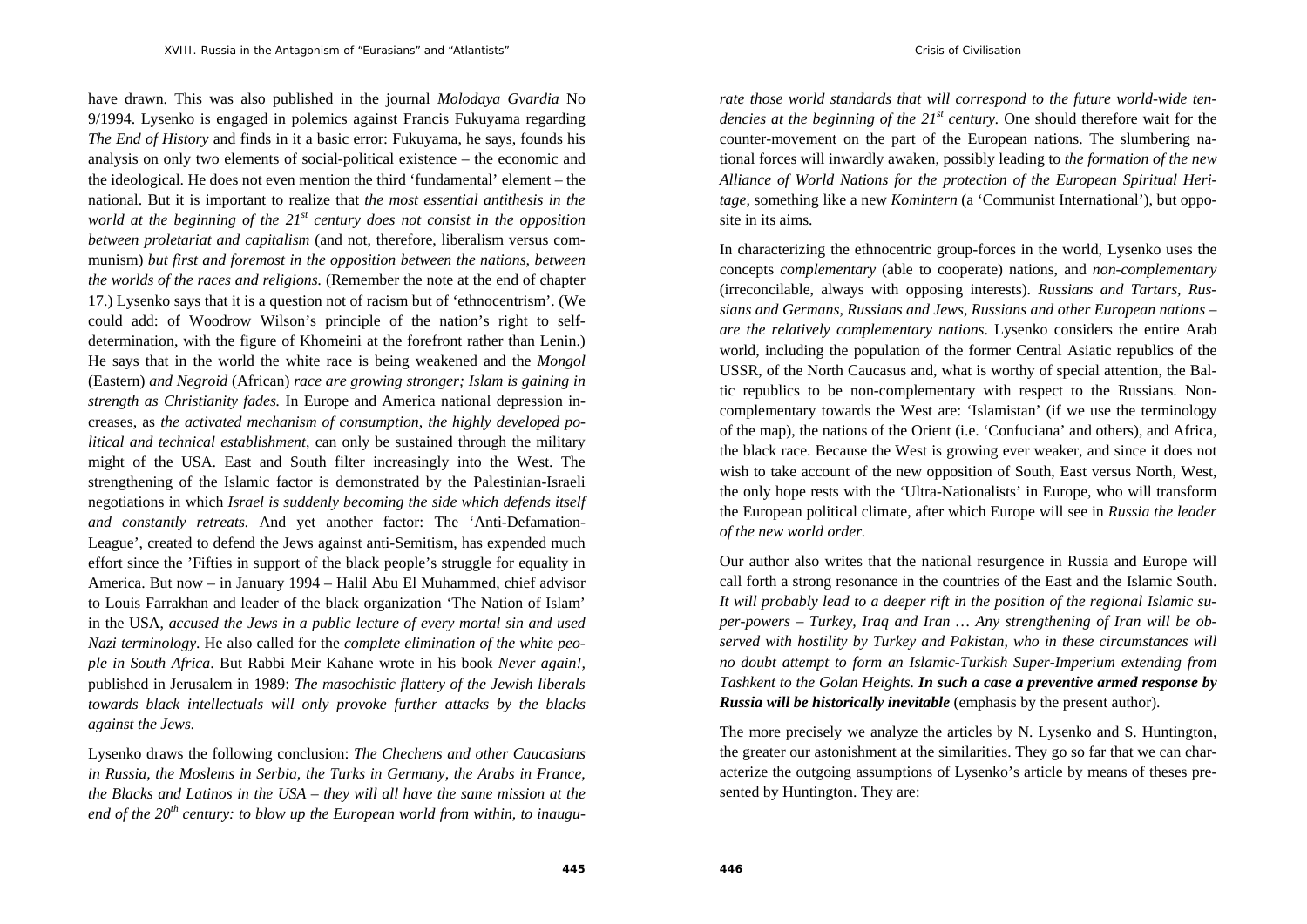The future world is determined by the interaction of 7-8 different civilizations (put more simply: by racial contrasts; Huntington avoids this concept because of the political current 'state of affairs'): of the Western, the Confucian-Japanese, the Islamic, The Hindu, the Slavic-Orthodox, the Latin American and the African.

The confrontation of civilizations will replace the struggle of ideologies and other forms of conflict. If another world war takes place, it will be a war between civilizations.

The future main conflicts occur along the lines of cultural differences between the civilizations (and have already begun: Caucasus, Bosnia etc.).

The attempts by the West to propagate its democratic and liberal values as universal throughout the world, to maintain its military supremacy and assert its own economic interests will lead to counter-reactions in other civilizations.

The formation of efficient international-political, military-political and economic organizations **within** individual civilization systems is more probable than **between** such systems.

The elite of a number of those countries which are inwardly split in their relations qua civilization (such as Russia, Turkey, Mexico) will try to make them into a part of the West, but in this will encounter all but insuperable obstacles.

The main conflict of the near future will be between the West and a number of countries that belong to the Islamic and Confucian civilization, and already challenge the values, interests and power of the West, etc.

Let us now ask: Where lies the solution to the riddle, that such close agreement should be found in the opinions of polar opposite camps? It lies in the fact that the innermost core of Bolshevism, which is based on the cult of the dead, which mummifies its leaders; the Bolshevism of the 'Red Papacy', **is ready and waiting** to realize the plans indicated on the map, it is simply begging to be used for this purpose. For a period of seventy years it has unerringly led the 'socialistic experiment', to the complete satisfaction of those who ordered it. Why should those who function well, not be entrusted with another task – why not let them 'look after' a further historical period? Hardly three years go by – 1997 has now begun – and we see that the associates of the 'Red Pope' are already 'hired', as the above-mentioned 'geo-politician' S. Kurginian informs us. In

high indignation, he writes in the newspaper 'Zavtra' (Apr. 1997, No. 17) that in his opinion the press should leave alone the theme of secret societies and behind-the-scenes events, and addresses in a threatening tone those who still hold the reins of power:

*Citizens of our fatherland, who have been endowed by it with special powers and possibilities … You, who are responsible for its security, have allowed yourselves to engage in an ambivalent game … That game in which the powers given to you, the right to more* (i.e. occult) *knowledge* (from behind the scenes) *and great freedom of action drawing on resources of a special kind, were used in a particular way in Karabakh and Baku, in Kuzbas and Vilnius, in Moscow in 1991 and 1993 – but do not grow presumptuous!*

*Keep your sympathies and antipathies to yourselves. Send to the devil all the poorly-digested theorizings about possible and impossible geo-political games which you are in any case unable to seriously play in the present state of affairs. Stop intoxicating yourselves with ambiguity. Remove (painful though this may be) the crust of cynicism that has eaten its way into your flesh and blood (we know this very well) …* 

*And follow with close attention the statements of the Russian politician Alexander Lebed (who may or may not be to your liking, but in many respects he is no better and no worse than many others).* 

*On April 12, 1997 in London he spoke at the public international forum for problems of economic development in countries of Middle and Eastern Europe (and not in some conspiratorial apartment) and said literally the following: 'Regarding this power, everything is quite clear. The question is only how to remove it without bloodshed so that, as in 1991, it can collapse within three days like an old shack.'* 

*And don't feign stupidity, by pretending to yourselves (oh, this devilish subconscious – it can squirm out of any situation!) that it is only a dutiful 'boot' clumping along. He is not a 'boot' but a clever, intelligent fellow who knows the value of words and consciously does not overstep the limits but demonstratively entered the PARA-STRUCTURES (on the television, as you know, they spoke of a certain Lodge!). He will give the signal. He will give it to you, you gentlemen from the Lubyanka and Poleshaevskaya Street*<sup>52</sup> *who have fought* 

<sup>&</sup>lt;sup>52</sup> KGB buildings.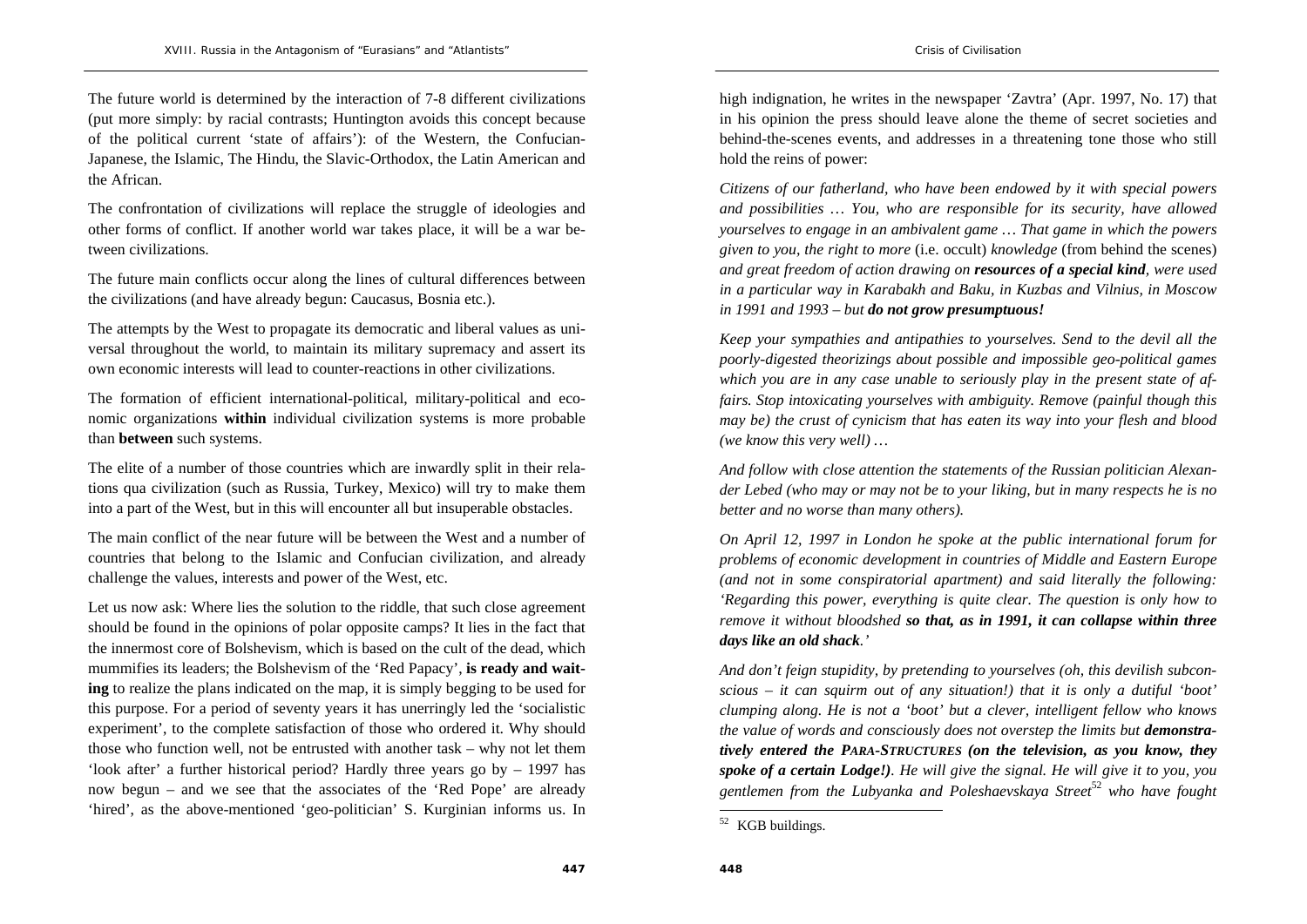*above your weight. For in 1991 not communist power but the old shack of the great Russian state apparatus collapsed. That is the USSR. You are not called upon now to assist in the collapse of one or the other power whose qualities hardly anyone would be able to judge in a vindicatory manner, even if he were friendly towards the state. You are called upon to pull down the shack of the small and last Russian State apparatus. This means: today's badly-tailored and in many respects deficient Russian homeland, which clings to life regardless.* 

*These words of Lebed are much quoted in the electronic media…* 

*Churchill is claimed to have said that every politician has his 'Danzig Corri*dor', *i.e. the line beyond which all questions of sympathy and antipathy, of cynical insight, of ambiguous geo-political 'smokescreens' etc. cease. Then everything becomes clear and obvious. Here is the Danzig Corridor, gentlemen and comrades. There will be no other. Make your choice!* 

*And once you have chosen, do not complain about somebody's intrigues and the evil blows of fate suffered in consequence. Events are visible, come out into the open. We can read and hear everything. Every choice will be grasped and evaluated. And everyone who has chosen will have only himself to blame.* 

The near future will show whether everything will come about as described in this newspaper article, or whether 'alternatives are possible'. But in its **essentials** it is quite correct.

#### $\ddot{\bullet}$

It is said that history takes place twice: once as a tragedy, the second time as a farce. But this is said only in relation to history. But of the 'history' that no longer exists, everything that once was, history is turning into a deeply tragic farce, and so it would be good if people began to reflect a little and to understand whither we are being led, and for what, and by whom.

Much help towards an understanding of the purely political and economic changes that hide behind the cloak of the term 'Perestroika' can be gained from Ivan Ilyin, the outstanding Russian thinker and emigrant (he died in Effretikon near Zürich). Already at the end of the 'Forties, i.e. right at the beginning of the 'cold war', he described the nature of what is happening to us **today**. In a collection of writings published for the first time in Paris in 1952 under the title *Our Tasks* he wrote: *The following directive was formulated as early as 1919 in* 

*the council of Soviet commissars: 'The essence of the revolution consists in the open disregard for any principle of right, this includes the revolution's own decrees.' And now, owing to these directives, officials are now becoming corrupt robbers and corrupt people, and the dregs of society are elevated to the rank of officials. The cornered Russian citizen as a means of self-defence under the conditions of revolutionary robbery has made 'nepotism' the natural and the unavoidable method in the struggle for survival. From above everything was done to confuse 'mine' and 'thine', 'mine' and the 'state's', to throw them into a chaotic heap in order to uproot from the souls all lawfulness and honesty in matters of property. What kind of democracy can come of this 'theft'?* 

*The Communists do all they can, even today, to rob the people of the Russian national view of history and replace it with a world-wide revolutionary frenzy, with the arrogance and self-assurance of the international adventurer … One needs to know nothing about history and understand nothing about politics if one wants to build up a democracy on this depravity.* 

*The Russian has never lived off the thoughts of others. He has always preferred to think 'foolishly' but independently – to go his own way and suffocate in contradictions, but never to blindly trust an outside authority. And now for nearly four decades, through revolutionary 'schooling', hunger, fear, intrusive propaganda and the press monopoly of the party, the capacity for independent thinking has been thrashed out of him. His education is entirely robbed of its deeper content, is distorted and mendacious; in his individual 'world-view', everything is dead, schematic, godless and immoral. For whole generations he has been separated from true knowledge – from knowledge of himself as well as of other nations. In politics he is blind and often does not know it, and increasingly regards this blindness as the highest understanding, as 'seeing'. To entrust this man with rule by the people is possible only for someone who hopes to replace the totalitarian scheme of the communists with a new party scheme that is likewise totalitarian. What can be more abhorrent to a true democrat than this kind of distortion of 'rule by the people'? Or will they try to create a new 'democratic Fascism', in order, while singing the praises of freedom, to trample it underfoot, in the name of a new pseudo-democracy never seen before? … What kind of psychological naivety is needed to make someone believe that the Russian people, who were always lacking in character, force of will, discipline, mutual respect and mutual trust, will now after these long years of slavery and moral decline, summon up this incredible self-control, this incredible restraint,*